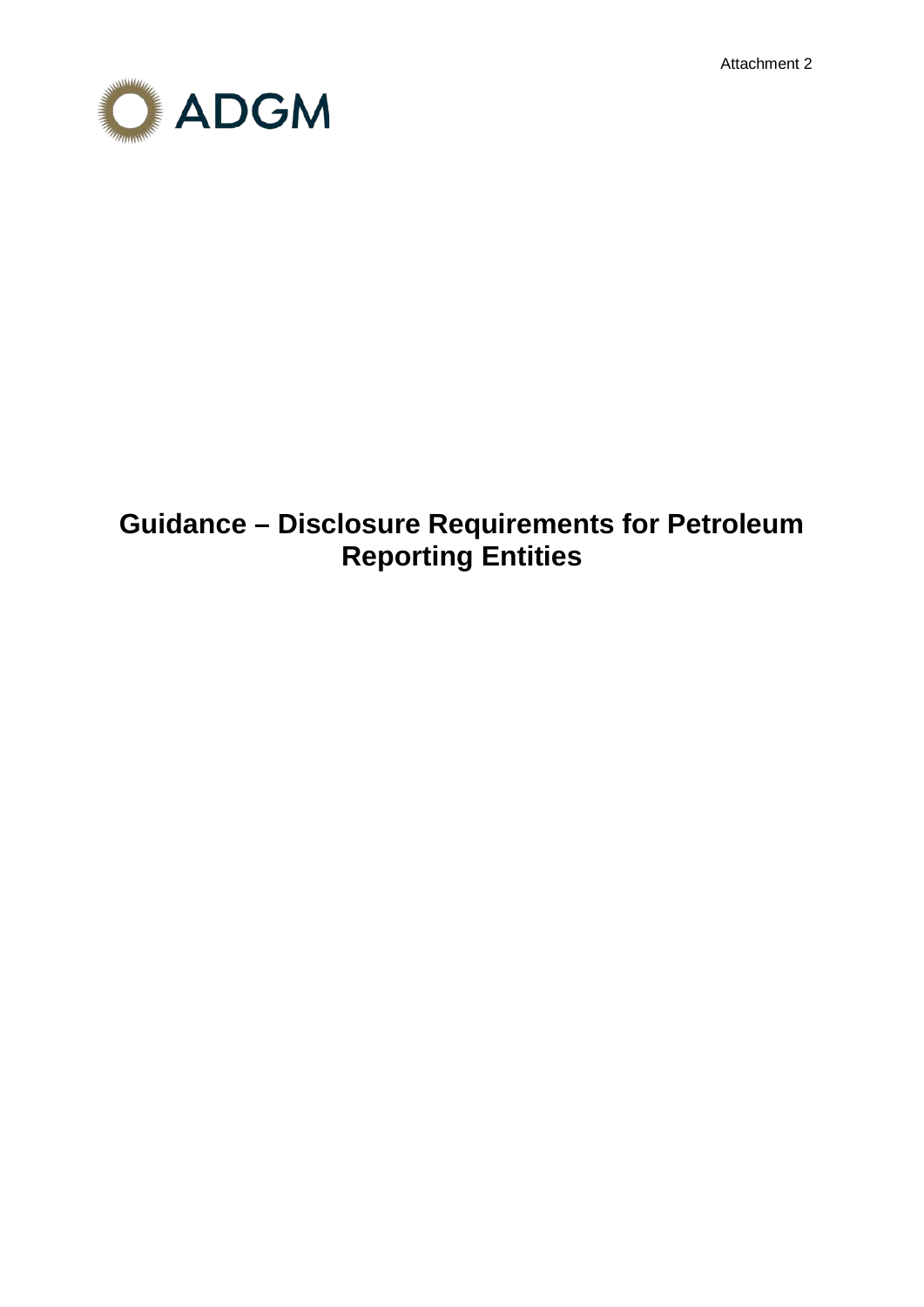## **Table of Contents**

| DISCLOSURES TO BE PREPARED IN ACCORDANCE WITH THE PRMS 2                  |  |
|---------------------------------------------------------------------------|--|
| CONCEPTS RELATING TO THE DISCLOSURE OF PETROLEUM ACTIVITIES  3            |  |
|                                                                           |  |
|                                                                           |  |
|                                                                           |  |
|                                                                           |  |
|                                                                           |  |
|                                                                           |  |
|                                                                           |  |
|                                                                           |  |
|                                                                           |  |
|                                                                           |  |
|                                                                           |  |
|                                                                           |  |
|                                                                           |  |
| Prospective Resources - prominent, and proximate, cautionary statements 9 |  |
|                                                                           |  |
|                                                                           |  |
|                                                                           |  |
|                                                                           |  |
|                                                                           |  |
| Quarterly Cash Reports - Petroleum Exploration Reporting Entities  14     |  |
|                                                                           |  |
|                                                                           |  |
| INTERACTION OF CHAPTER 12 WITH OTHER RULE DISCLOSURE OBLIGATIONS 15       |  |
|                                                                           |  |
|                                                                           |  |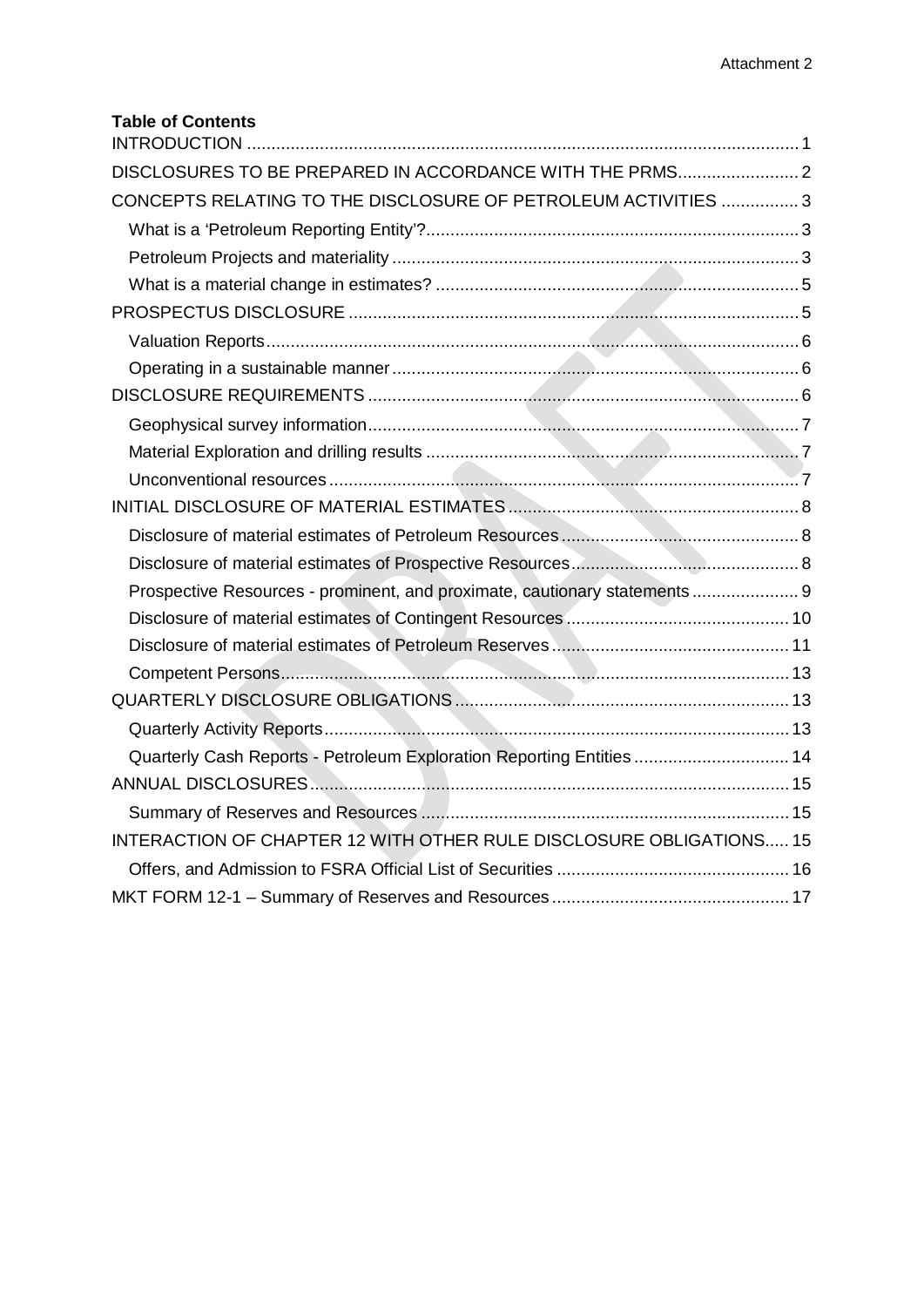## <span id="page-2-0"></span>**INTRODUCTION**

- 1) This Guidance is issued under section 15(2) of the Financial Services and Markets Regulations 2015 ("FSMR"). It should be read in conjunction with FSMR, the Markets Rules ("MKT) of the Financial Services Regulatory Authority ("FSRA") and the FSRA's Guidance & Policies Manual.
- 2) This Guidance is published to assist Issuers, Listed Companies, Reporting Entities (and their advisors) to comply with the disclosure requirements contained in Chapter 12 of MKT, which relate to Petroleum activities. Chapter 12 of MKT is intended to align ADGM's listing framework for the disclosure of Petroleum activities with recognised global industry standards, as well as promote consistency in, and the quality of, disclosures made in relation to Petroleum activities.
- 3) The disclosure framework for Petroleum Reporting Entities in Chapter 12 of MKT is substantially driven by the Petroleum Resources Management System ("PRMS").<sup>[1](#page-2-1)</sup> The PRMS is an industry sponsored set of guidelines that provided standardised definitions and a comprehensive classification system for Petroleum Resources. The FSRA intends for Chapter 12 of MKT to work closely, and be consistent, with the PRMS. If there are any inconsistencies, however, between FSMR or MKT and the PRMS, FSMR or MKT will prevail.
- 4) In the context of the obligations and disclosures by Petroleum Reporting Entities, the FSRA operates as the Listing Authority within ADGM and is therefore charged with supervising Petroleum Reporting Entity disclosures under FSMR, MKT and by incorporation in Chapter 12 of MKT, the PRMS.
- 5) Nothing in this Guidance binds the FSRA in relation to the application of MKT to a particular Issuer, Listed Company or Petroleum Reporting Entity, or to particular circumstances. This Guidance is not an exhaustive source of the FSRA's policy on the exercise of its regulatory functions and powers. The FSRA is not bound by the requirements set out in this Guidance and may –
	- a) impose additional requirements to address any specific risks posed by Petroleum Reporting Entities;
	- b) waive or modify any of the Rules relevant to Petroleum Reporting Entities, at its discretion, where appropriate.
- 6) Unless otherwise defined or the context otherwise requires, the terms contained in this Guidance have the same meaning as defined in the FSMR and the FSRA Glossary Rulebook ("GLO").
- 7) For the purposes of this Guidance:
	- a) Issuers, Listed Companies or Petroleum Reporting Entities, or any entity required to make a disclosure in relation to Petroleum activities, are collectively referred to as "Petroleum Reporting Entities";

<span id="page-2-1"></span> <sup>1</sup> Sponsored by the Society of Petroleum Engineers (SPE), the American Association of Petroleum Geologists (AAPG), the World Petroleum Council (WPC), the Society of Petroleum Evaluation Engineers (SPEE), the Society of Exploration Geophysicists (SEG), the European Association of Geoscientists and Engineers (EAGE), and the Society of Petrophysicists and Well Log Analysts (SPWLA).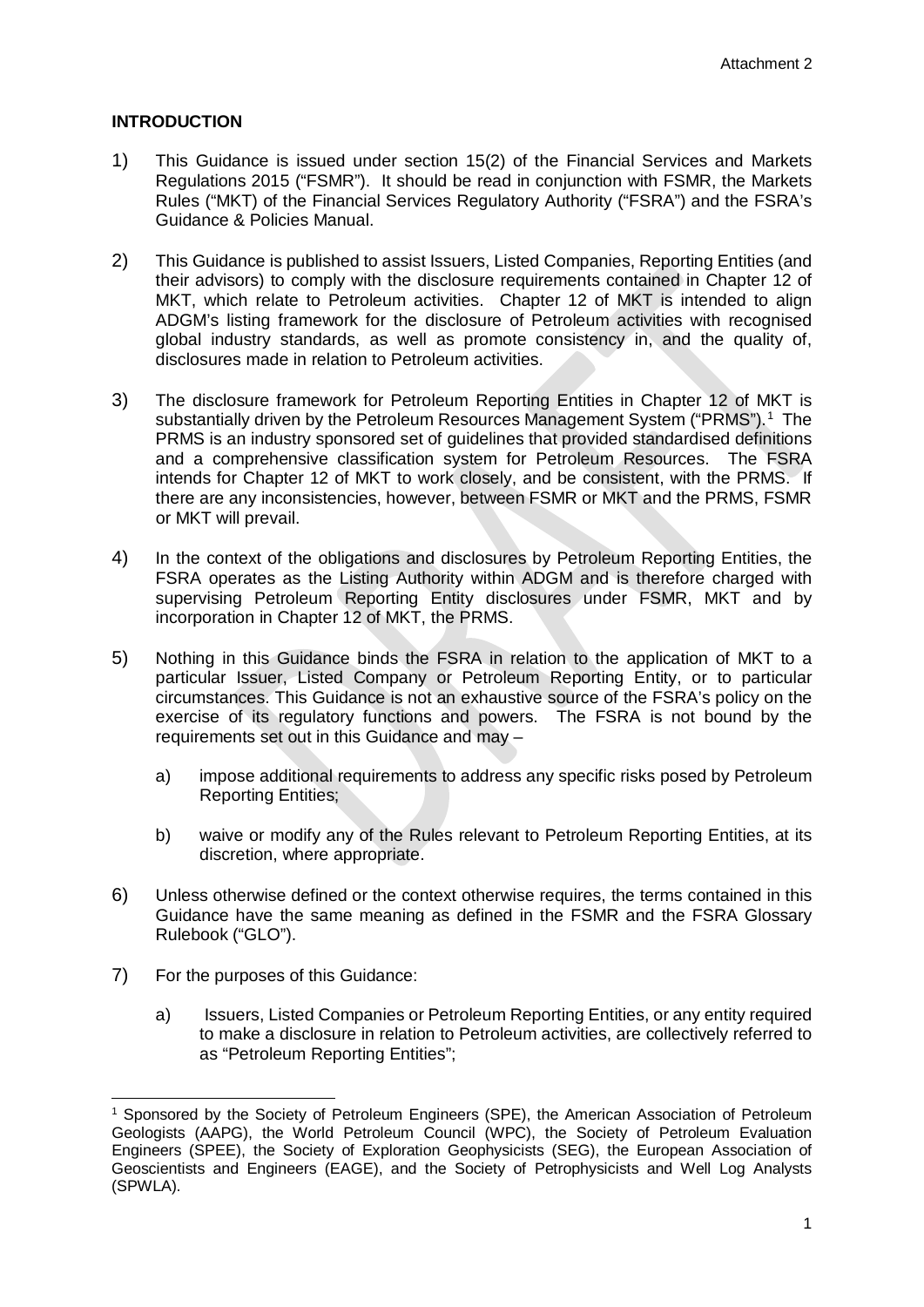- b) the terms "PRMS" and "Reporting Standard" can be used interchangeably; and
- c) any reference to a Rule is a reference to a Rule in MKT, unless otherwise set out.
- 8) For more details on the process for the offering, listing and ongoing disclosures relating to Petroleum activity, please contact the FSRA via email at: LA@adgm.com.

### <span id="page-3-0"></span>**DISCLOSURES TO BE PREPARED IN ACCORDANCE WITH THE PRMS**

- 9) The FSRA considers that Rules 12.2.1 and 12.2.2 are the most important Rules in relation to the requirement for Petroleum activity disclosures within ADGM. Rule 12.2.1 requires that any disclosure by a Petroleum Reporting Entity that includes a statement about Petroleum Resources, including estimates of Prospective Resources, Contingent Resources or Petroleum Reserves, must be prepared in accordance with both the PRMS and Chapter 12 of MKT.
- 10) It is important to note that when considering the requirements set out in the PRMS, the terms "shall" or "must" indicate that provision within the PRMS is mandatory, while "should" indicates a recommended practice and "may" indicates a course of action that is permissible. It is important to note that Rule 12.2.2 states that where a disclosure does not meet a non-mandatory requirement contained in the PRMS, then a Petroleum Reporting Entity must provide in its disclosure a statement as to how and why its disclosure differs from the non-mandatory requirement contained in the PRMS.
- 11) As a result of these two Rules, the FSRA has established a clear obligation for Petroleum Reporting Entities to comply in full with all mandatory requirements set out in the PRMS, as well as setting the expectation for Petroleum Reporting Entities to comply with all non-mandatory requirements in the PRMS.
- 12) Examples of non-mandatory requirements that exist in the PRMS include:
	- a) Section 1.2.0.7, which recommends that an individual project has assigned to it a specific maturity level sub-class at which a decision is made whether or not to proceed, and that there should be an associated range or estimated recoverable quantities for the project;
	- b) Section 3.2.2, which states that CiO (lease fuel) quantities may be included as Petroleum Reserves, Contingent Resources or Prospective Resources, but that when included must be stated and recorded separately from the sales portion;
	- c) Section 4.2.5.4, which states that when utilising a method of aggregation for disclosure purposes, statistical aggregation should not be used beyond the field, property or project level.
- 13) Rules 12.1 to 12.12 set out the general requirements that apply to all disclosures of Petroleum Resources. These Rules apply to all Listed Companies/Reporting Entities disclosing Petroleum Resources, not just Petroleum Reporting Entities. While Petroleum Reporting Entities are specifically captured by the disclosure obligations within Chapter 12 of MKT, the wider universe of Reporting Entities are required to consider whether Petroleum Resources (or related activities) are material in the context of their own entire set of activities.
- 14) Pursuant to Rule 12.2.3, a Petroleum Reporting Entity must disclose Petroleum Resources in the most specific resource class in accordance with the scheme for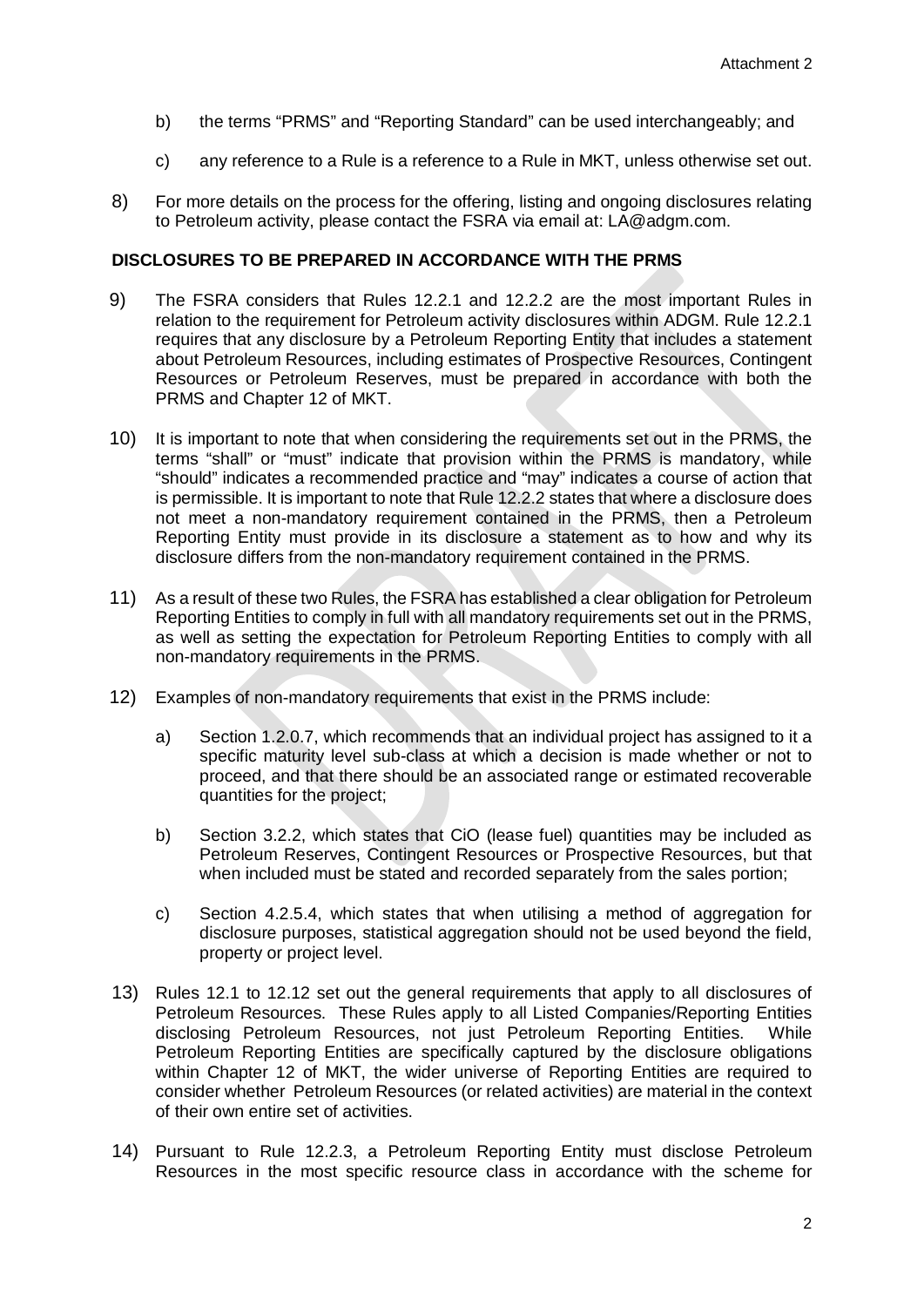classification in the PRMS (that is, as Prospective Resources, Contingent Resources or Petroleum Reserves). Rule 12.2.3 is one of the limited examples where the Rules adopt a non-mandatory requirement<sup>[2](#page-4-3)</sup> contained in the PRMS as a mandatory requirement.

15) Section 1.1 of the PRMS identifies the specific classes for Petroleum Resources as Unrecoverable Petroleum, Prospective Resources, Contingent Resources, Petroleum Reserves and Production. To assist Petroleum Reporting Entities with their compliance with Chapter 12 of MKT, the FSRA encourages them to refer to the PRMS Guidelines<sup>3</sup>, which contains additional quidance on how to classify Petroleum Resources in accordance with the PRMS.

## <span id="page-4-0"></span>**CONCEPTS RELATING TO THE DISCLOSURE OF PETROLEUM ACTIVITIES**

## <span id="page-4-1"></span>**What is a 'Petroleum Reporting Entity'?**

- 16) There are two types of Petroleum Reporting Entities under the Rules, being:
	- a) a Petroleum Exploration Reporting Entity; or
	- b) a Petroleum Production Reporting Entity.
- 17) A Petroleum Exploration Reporting Entity is a Reporting Entity whose main undertaking consists of Exploration for Petroleum, or a Reporting Entity that has been advised by the FSRA that it is a Petroleum Exploration Reporting Entity for the purposes of the Rules.
- 18) A Petroleum Production Reporting Entity is a Reporting Entity whose main undertaking consists of the Extraction of Petroleum, or a Reporting Entity that has been advised by the FSRA that it is a Petroleum Production Reporting Entity for the purposes of the Rules.
- 19) The FSRA may exercise its power to advise a Reporting Entity that it is a Petroleum Exploration Reporting Entity or a Petroleum Production Reporting Entity for the purposes of the Rules if, in its opinion, the Reporting Entity undertakes Petroleum activity that comprises, or is over time likely to comprise, such a material part of the overall activity of the Reporting Entity that it is appropriate for the Reporting Entity to be subject to the quarterly activity, and other periodic disclosure obligations set out in Chapter 12 of the Rules.

#### <span id="page-4-2"></span>**Petroleum Projects and materiality**

- 20) A Petroleum Project or 'project' is defined in the PRMS, establishing it as the link between Petroleum accumulation and a Petroleum Reporting Entity's decision-making process, including budget allocation.
- 21) The considerations that define a Petroleum Project will often be commercial in nature, and may include development decisions, budget allocations and how particular Petroleum activities are presented in a disclosure made by a Petroleum Reporting Entity, including in its annual financial statements and on its website. A Petroleum Project may therefore include the development of a single reservoir or field, an incremental

<span id="page-4-3"></span><sup>&</sup>lt;sup>2</sup> The equivalent non-mandatory requirement set out in Table 1 (page 2) in SPE-PRMS, and section 2 of the PRMS Guidelines.

<span id="page-4-4"></span><sup>&</sup>lt;sup>3</sup> The November 2011 edition is available at: [http://www.spe.org/industry/docs/PRMS\\_Guidelines\\_Nov2011.pdf](http://www.spe.org/industry/docs/PRMS_Guidelines_Nov2011.pdf)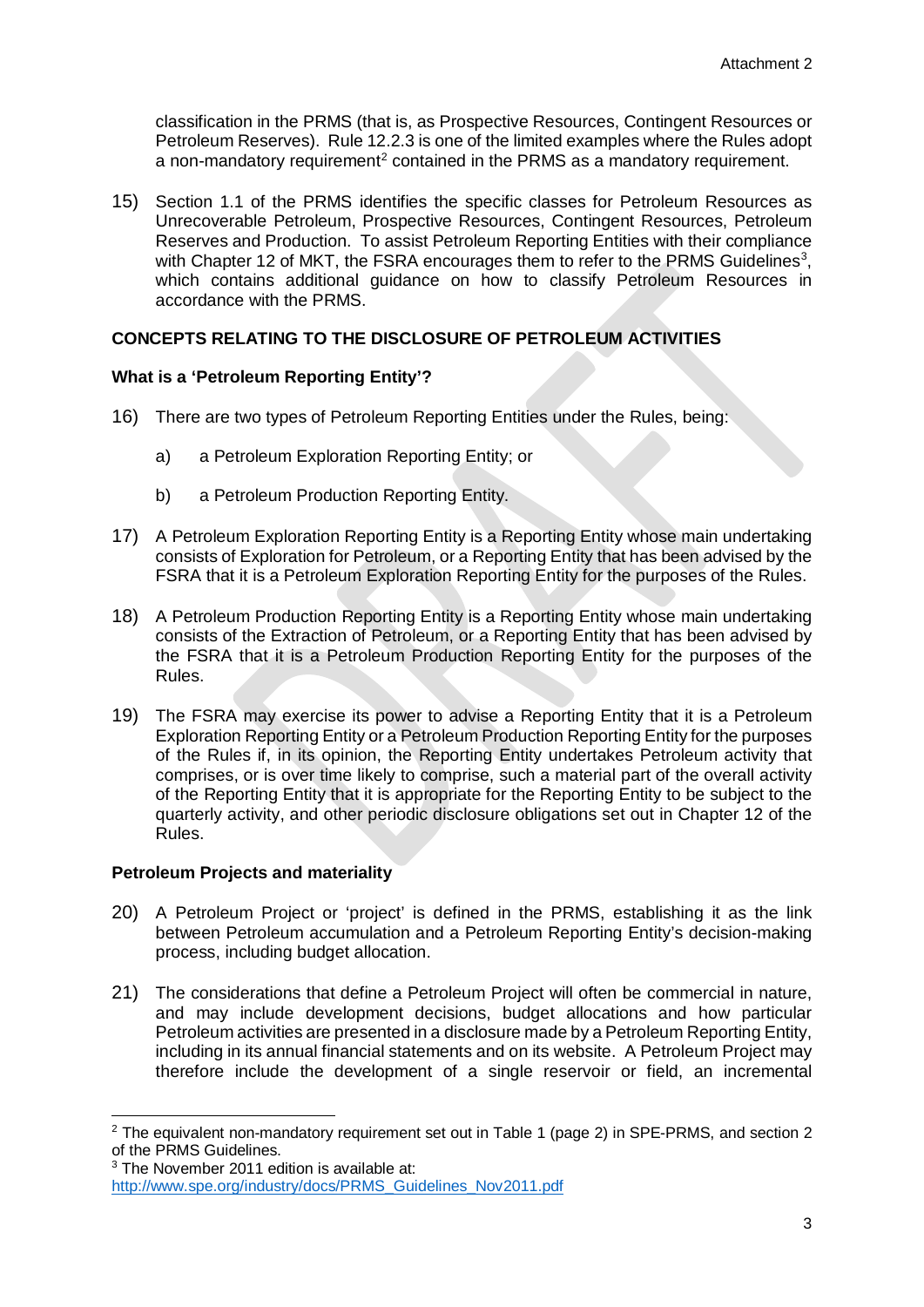development in a producing field, or an integrated development of a group of several fields and associated facilities with common ownership (as defined within the PRMS).

- 22) For the purposes of the Rules, the requirements for disclosing estimates of:
	- a) Prospective Resources in Rule 12.8.1;
	- b) Contingent Resources in Rule 12.10.1; and
	- c) Petroleum Reserves in Rule 12.12.1,

only apply to estimates that are material.

- 23) The definition of Petroleum Project and the concept of 'material' estimates are intended by the FSRA to be interpreted and applied in a sensible and commercial manner. In many circumstances, it will be readily apparent that a particular Petroleum activity is material for the purposes of these Rules, and therefore the disclosure requirements of Rules 12.8.1, 12.10.1 and 12.12.1 will apply to any related disclosure of Petroleum Resources.
- 24) The factors that a Petroleum Reporting Entity (and for that matter, any Reporting Entity) should consider when determining whether the disclosure of particular estimates are material include:
	- a) its market capitalisation;
	- b) whether it would expect the disclosure of information relating to the Petroleum Project to have a material effect on the price of its Financial Instruments;
	- c) whether its actual and projected expenditure on the Petroleum Project is, or is likely to be, material in the context of its expenditure on other Petroleum Projects and other (non-Petroleum) business activities;
	- d) whether its actual and projected revenue from the Petroleum Project is, or is likely to be, material in the context of its revenue from other Petroleum Projects and other (non-Petroleum) business activities;
	- e) whether it considers the Petroleum Project will be a material asset in the medium to long term;
	- f) whether it has previously made a disclosure in relation to the Petroleum Project which suggests that the Petroleum Project is material;
	- g) the prominence given to the Petroleum Project on its website, its Annual Financial Statement or in other promotional material it has distributed; and
	- h) the materiality guidelines in the International Financial Reporting Standards.
- 25) An assessment of the materiality of a Petroleum Project, or the estimates of Petroleum Resources relating to it, has to be made at a point in time, having regard to a Petroleum Reporting Entity's business activities and financial position at that time. Such assessment may change over time. Certain estimates of Petroleum Resources that are not considered material today may become material in the future, due to the discovery of new Petroleum Resources or other information. Similarly, estimates that are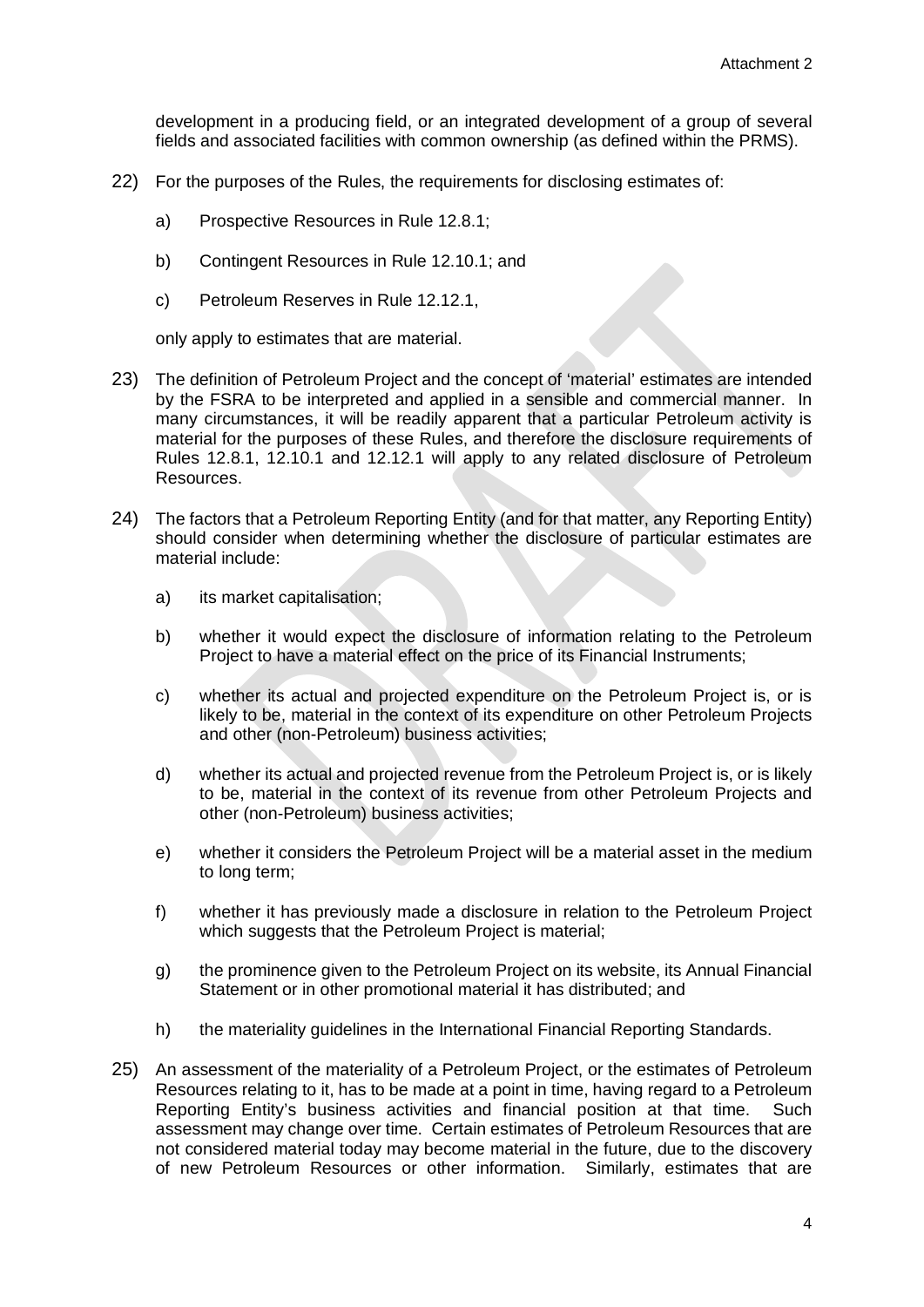considered material today may not be material in the future, due to a Petroleum Project becoming exhausted or abandoned, or because a Petroleum Reporting Entity embarking on other more important Petroleum Projects.

26) If a Petroleum Reporting Entity discloses estimates that it viewed as material at the time of disclosure, but subsequently forms a view that they are no longer material, the FSRA expects the Petroleum Reporting Entity to make a further disclosure providing the clear rationale for the change view on materiality. Such reasoning would generally follow the considerations outlined in paragraph 24 above.

#### <span id="page-6-0"></span>**What is a material change in estimates?**

- 27) As the focus of the Rules is on 'materiality', the FSRA does not expect to see a Petroleum Reporting Entity disclose a change in estimates that are not material. The exception to this is when a Petroleum Reporting Entity discloses its Summary of Reserves and Resources. The emphasis, therefore, is on the 'materiality' to a Petroleum Reporting Entity, rather than whether a Petroleum Project is significant or not.
- 28) Rules 12.8, 12.10 and 12.12 require certain information to be included in a disclosure made by a Petroleum Reporting Entity, where there has been a material change (up or down) in estimates of Prospective Resources, Contingent Resources or Petroleum Reserves as compared to when they were previously disclosed.
- 29) A material change could be in the form of material improvement or regression in terms of the:
	- a) estimated recoverable quantities of Petroleum Reserves;
	- b) estimated potentially recoverable quantities, or the chance of commercial development, for Prospective Resources or Contingent Resources; or
	- c) chance of discovery of Prospective Resources.
- 30) Whether there has been a material change in estimates of Prospective Resources, Contingent Resources or Petroleum Reserves must be tested by reference to the last disclosed estimates of Prospective Resources, Contingent Resources or Petroleum Reserves, as applicable. The last disclosed estimates may have been either the initial estimates disclosed by a Petroleum Reporting Entity or a subsequent disclosure of materially changed estimates.
- 31) A Petroleum Reporting Entity must determine whether a change in estimates of its Prospective Resources, Contingent Resources or Petroleum Reserves is material or not, taking into account all relevant factors, including whether the change in estimates is likely to have a significant effect on the price of its Financial Instruments.<sup>[4](#page-6-2)</sup>

## <span id="page-6-1"></span>**PROSPECTUS DISCLOSURE**

32) Importantly, Rule 12.3.1 requires that in addition to complying with Chapter 4 of the Rules, a Prospectus that includes a statement about Petroleum Resources must comply with Rule 12.2 such that the Prospectus must also (in terms of the disclosures made within such Prospectus) comply with the PRMS and Chapter 12 of the Rules.

<span id="page-6-2"></span> <sup>4</sup> Refer to section 95(2) of FSMR.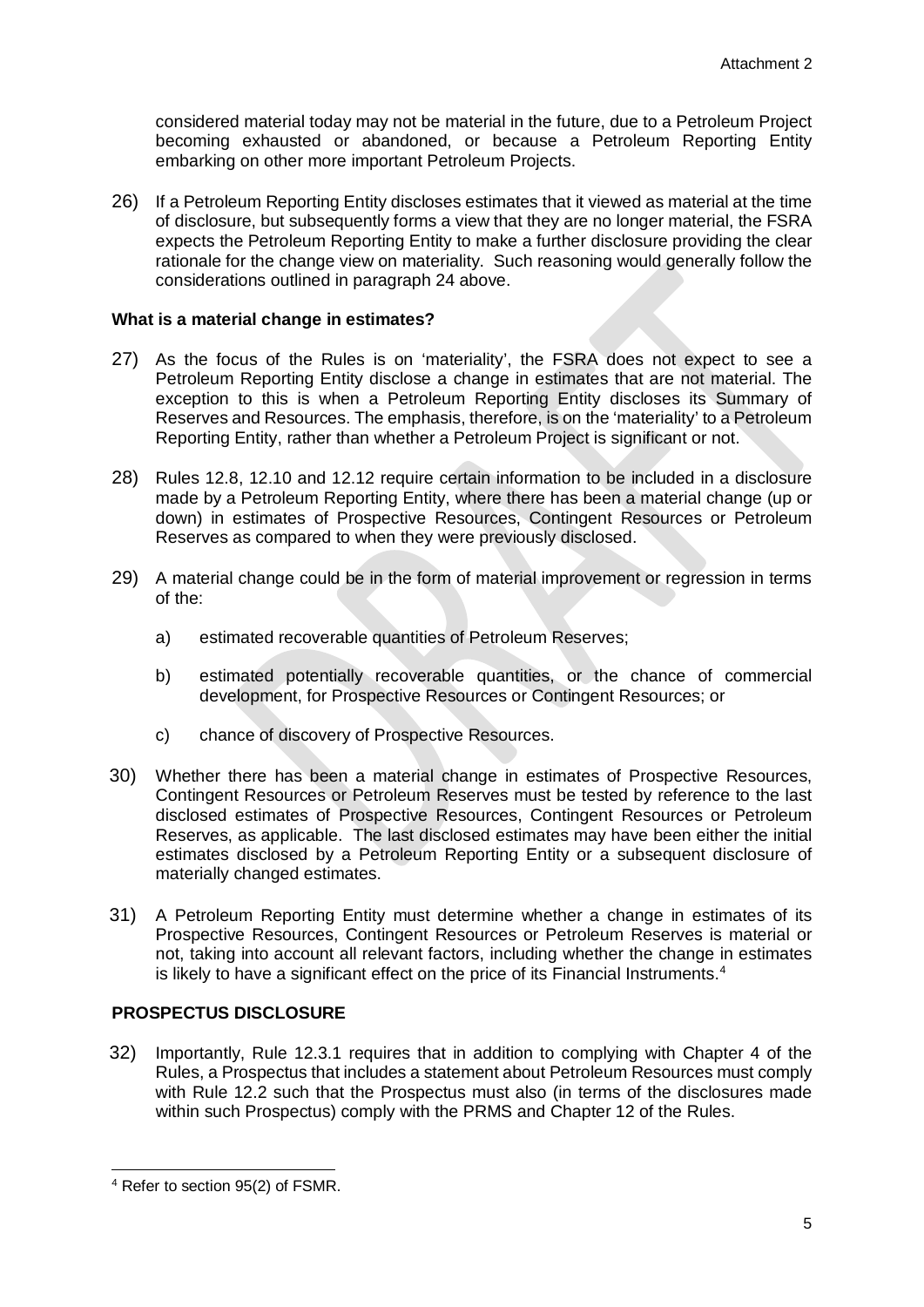## <span id="page-7-0"></span>**Valuation Reports**

33) Rule 12.3.2 additionally requires that a Prospectus relating to a Petroleum company (and its related reporting of Petroleum Resources) must also include a valuation report prepared by an independent expert in accordance with the PRMS. Rule 12.3.3 sets out further requirements to be disclosed within the valuation report.

### <span id="page-7-1"></span>**Operating in a sustainable manner**

34) Rule 12.3.1(2) requires a Petroleum company's Prospectus to include details of its policies and practices in relation to operating in a sustainable manner. Petroleum Reporting Entities will be required to provide an annual update on these policies and practices, pursuant to Rule 12.11.2.

## <span id="page-7-2"></span>**DISCLOSURE REQUIREMENTS**

- 35) Rule 12.2.4(1) requires any disclosure made in relation to Prospective Resources, Contingent Resources or Petroleum Reserves to clearly identify whether the estimates have used a Deterministic Method or Probabilistic Method in their preparation. The PRMS Guidelines provide additional guidance on Deterministic Methods (in sections 4.1 and 5.2) and Probabilistic Methods (in sections 5.3 and 7.1).
- 36) Estimates of Petroleum Resources must be made at a particular Evaluation Date, which, pursuant to Rule 12.2.4(2), needs to be identified in any disclosure of those estimates.
- 37) As required by Rule 12.2.5, the disclosure of Total Petroleum Initially-In-Place, Estimated Ultimate Recovery or Discovered Petroleum Initially-In-Place is not permitted unless all of the following applicable information is included, prominently and proximately, within the disclosure:
	- a) an estimate of Prospective Resources;
	- b) an estimate of Contingent Resources;
	- c) an estimate of Petroleum Reserves; and
	- d) whether, and how, each of the Petroleum Resource classes in the disclosure were adjusted for risk.
- 38) Rule 12.2.5 does not specifically provide guidance in relation to Remaining Recoverable Resources as this is appropriately covered by the PRMS.<sup>[5](#page-7-3)</sup>
- 39) Similarly, various other requirements relating to the disclosure of Petroleum Resources that a Petroleum Reporting Entity must comply with are suitably covered by the PRMS, and therefore equivalent requirements have not been replicated within the Rules. These include, amongst others, the following:
	- a) the disclosure of a Petroleum Reporting Entity's economic interest in Petroleum Resources (including entitlements under production-sharing contracts or riskedservice contracts) (section 3.3 of the PRMS);

<span id="page-7-3"></span> <sup>5</sup> Refer to page 4 paragraph 2 of SPE-PRMS, which states that when such term is used it is important that each classification component also be provided. Additional guidance on Discovered Petroleum Initially-In-Place and Total Petroleum-In-Place is provided in section 1 (and Appendix A) and section 2 respectively of the PRMS Guidelines.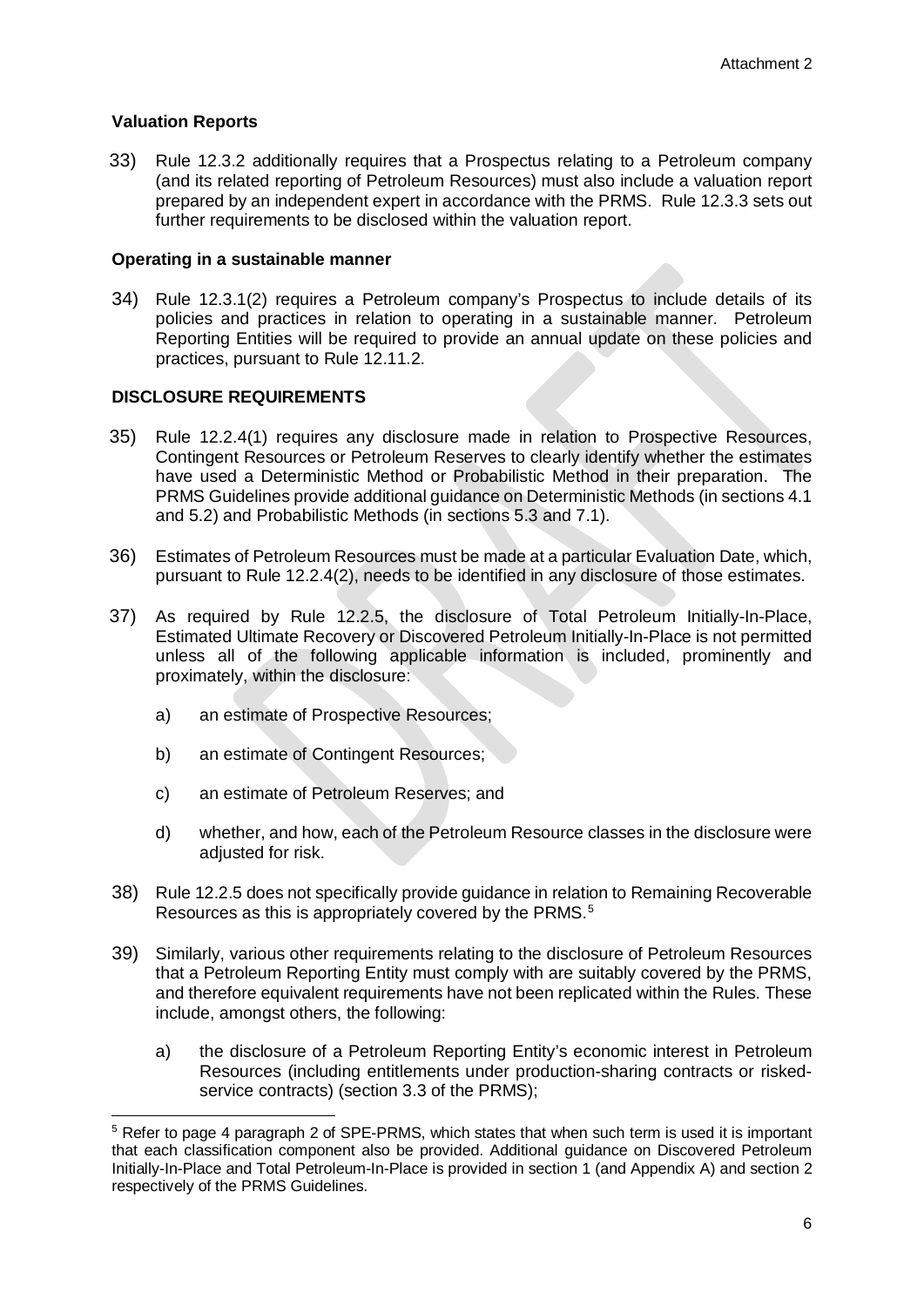- b) the treatment of pure service contracts (section 3.3 of the PRMS);
- c) that if units of equivalency between oil and gas are disclosed by a Petroleum Reporting Entity, then the conversion factors used (converting gas to oil, or oil to gas) are to relate to BOEs or McFGEs, as applicable (section 3.2.9 of the PRMS); and
- d) having Petroleum Resources be disclosed net of royalties (section 3.3.1 of the PRMS).
- 40) For the purposes of these Rules, "proximate" to a disclosure means on the same page, and in the same paragraph or in the immediately preceding or following paragraph, as the disclosure of the estimates in question. Placing the cautionary statement in a footnote or endnote, or a general disclaimer elsewhere in a disclosure, does not meet the requirement for the statement to be proximate (as required by Rule 12.2.5).

#### <span id="page-8-0"></span>**Geophysical survey information**

41) A disclosure by a Petroleum Reporting Entity on any geographical survey in relation to Petroleum must, pursuant to Rule 12.4.1, include the name of the survey, its nature and its status, and the permit under which the survey is being conducted. Contrary to some of the other disclosure obligations in Chapter 12 of the Rules, this Rule applies to any disclosure regardless of whether the Petroleum Project which is the subject of the disclosure is material or not.

### <span id="page-8-1"></span>**Material Exploration and drilling results**

- 42) Rule 12.5.1 sets out the reporting requirements relevant to disclosures of material Exploration and drilling results in relation to Petroleum Resources. Such disclosures should be presented in a factual and balanced manner, and contain sufficient information to allow investors and their advisers to make an informed judgement of its materiality. Care needs to be taken to ensure that a disclosure does not suggest, without reasonable grounds, that commercially recoverable or potentially recoverable quantities of Petroleum have been discovered, in the absence of determining and disclosing estimates of Petroleum Resources in accordance with Chapter 12 and the PRMS.
- 43) Rule 12.5.12 requires the disclosure of any material volumes of non-Petroleum gases. While the FSRA generally considers that for the purposes of this Rule it is for the Competent Person to determine what is a non-Petroleum gas, non-Petroleum gases can be deemed to include, but not be limited to, carbon dioxide, nitrogen, hydrogen sulphide and sulphur.

#### <span id="page-8-2"></span>**Unconventional resources**

- 44) The FSRA expects that estimated quantities of Petroleum sourced from Unconventional Petroleum Resources (e.g., coal seam gas, coal bed methane, shale gas, oil shale, tight gas formations or bitumen) be disclosed in accordance with the PRMS, and not be disclosed as unconventional resources under a Mining Reporting Standard.
- 45) Additionally, Rules 12.10.1(5) and 12.12.1 (6) require additional information (including the specialised extraction technology proposed) to be disclosed in relation to Unconventional Petroleum Resources being reported as part of estimates of Contingent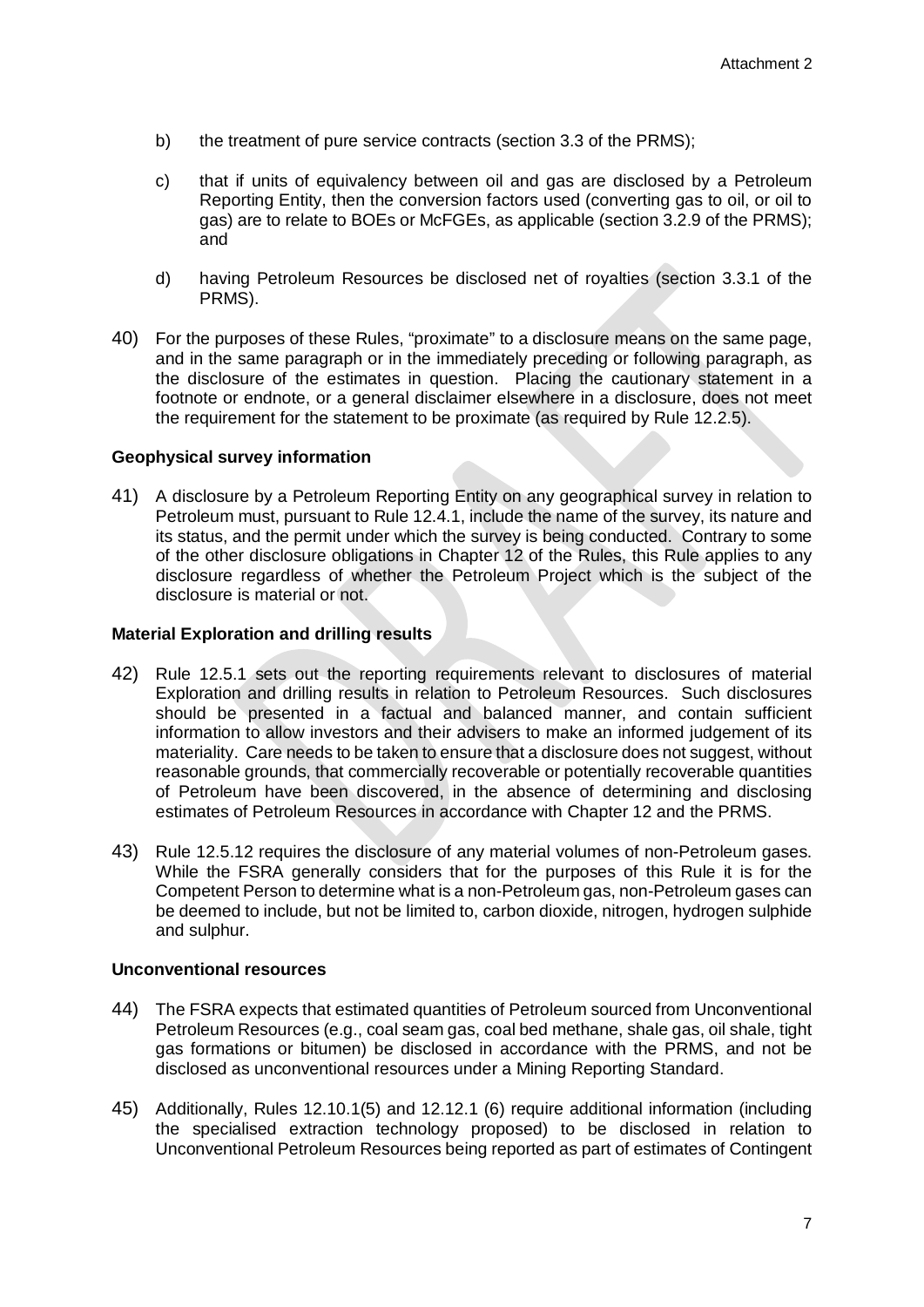Resources or Petroleum Reserves respectively. The PRMS Guidelines provide additional guidance on Unconventional Petroleum Resources in sections 1 and 8.

## <span id="page-9-0"></span>**INITIAL DISCLOSURE OF MATERIAL ESTIMATES**

- 46) Rule 12.6.1 operates as an over-arching Rule obligation, in that it requires a Petroleum Reporting Entity to immediately disclose any new material estimates of Petroleum Resources (being Prospective Resources, Contingent Resources or Petroleum Reserves) that have not previously been disclosed. This Rule operates closely with a number of other Rules, namely Rules 7.2.1, 12.8.1, 12.10.1 and 12.12.1.
- 47) As the threshold for disclosure in relation to estimates of Petroleum Resources is one of 'materiality', rather than a determination of whether estimates need to be disclosed in relation to a 'material' or 'significant' Petroleum Project (as can be the practice in other markets)<sup>[6](#page-9-3)</sup>, Rule 12.6.1 is very important. A Petroleum Reporting Entity is not required to (and should not) disclose revised estimates of Petroleum Resources in circumstances where the revision of estimates is not material (subject to the Petroleum Reporting Entity continuing to comply with its other Rule obligations, including among others Rule 7.2.1 and 7.2.2).
- 48) When making a disclosure pursuant to Rule 12.6.1, a Petroleum Reporting Entity must ensure the disclosure contains the types of permits or licences held by the Petroleum Reporting Entity in relation to the material estimates.

## <span id="page-9-1"></span>**Disclosure of material estimates of Petroleum Resources**

- 49) Rules 12.8.1, 12.10.1 and 12.12.1 require a Petroleum Reporting Entity that is disclosing material estimates of Prospective Resources, Contingent Resources or Petroleum Reserves, either for the first time or for the first time after they have materially changed from when they were last disclosed, to include certain information within its disclosure.
- 50) It is important to note that section 2.2.1 of the PRMS and section 2.4 of the PRMS Guidelines states that the sub-division of Petroleum Resources should be by way of low estimate, best estimate and high estimate. For example, the sub-division of Prospective Resources into 1U, 2U or 3U is to be based solely on considerations of uncertainty in the recovery of a specific Petroleum Project.
- 51) Therefore, provided that a Petroleum Project satisfies the requirements to have Prospective Resources, there should always be a low estimate (1U), a best estimate (2U) and a high estimate (3U), unless very specific circumstances exist which means, for example, the 1U estimates may be disclosed as zero. The same requirements apply to the use of the equivalent terms for estimates of Contingent Resources (being C1, C2 and C3) and Prospective Resources (being 1P, 2P and 3P).

#### <span id="page-9-2"></span>**Disclosure of material estimates of Prospective Resources**

52) Pursuant to Rule 12.8, the first time a Petroleum Reporting Entity discloses an estimate of material Prospective Resources, it is required to include in its disclosure a brief description of the basis on which the Prospective Resources are estimated. The FSRA expects that the type of information to be disclosed in order to comply with this requirement includes the method of estimation, supporting data (including analogous

<span id="page-9-3"></span><sup>&</sup>lt;sup>6</sup> Even in circumstances where the new estimate of Petroleum Resources reported against a 'material' or 'significant' Petroleum Project is not material in and of itself.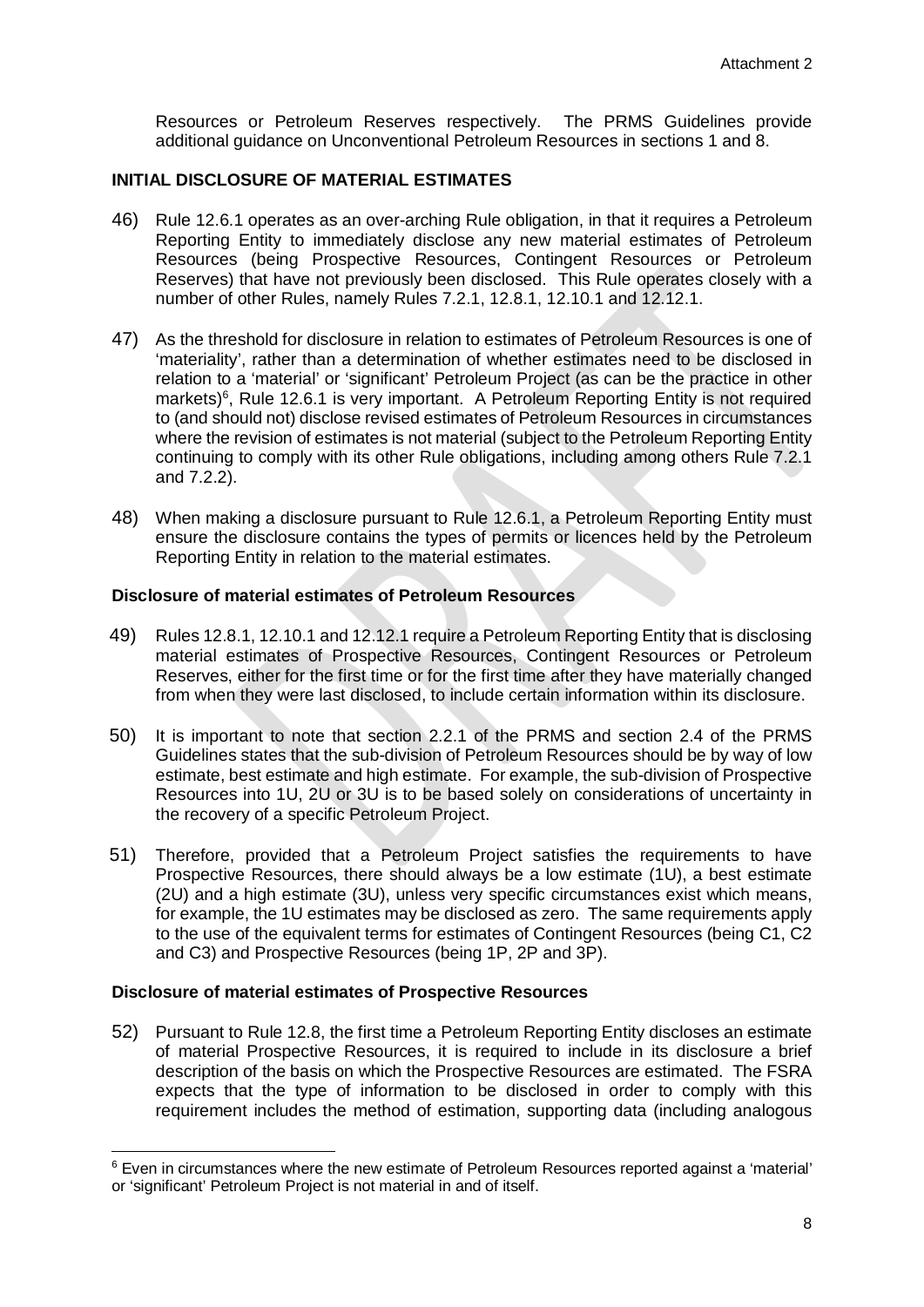information and any analysis of seismic surveys and non-seismic surveys), analytical processes and any assumptions (such as recovery efficiency) that have been used to determine the estimate of Prospective Resources.

53) The FSRA also expects a Petroleum Reporting Entity's disclosure of estimates of Prospective Reserves to include details on the further Exploration activities to be undertaken, and an explanation of the risk factors.

#### <span id="page-10-0"></span>**Prospective Resources - prominent, and proximate, cautionary statements**

- 54) Pursuant to Rule 12.7.1(3), when a Petroleum Reporting Entity is disclosing estimates of Prospective Resources it is required to include a cautionary statement that is of at least equal prominence, and proximate to the reported estimate of Prospective Resources.
- 55) "At least equal prominence" as the disclosure, for the purposes of the Rules, means the cautionary statement should have, at the very least, the same font type, size and colour as the disclosed estimates of Prospective Resources. This means that if the estimates of Prospective Resources are disclosed in a heading, the cautionary statement is to be in at least the same font type, size and colour as the heading. The FSRA expects that, at the very least, where the disclosed estimate of Prospective Resources is highlighted and emphasised in any way (e.g., by being printed in bold, italics or a different colour to the surrounding text), the prominent cautionary statement must, at the very least, be equally highlighted and emphasised.
- 56) The FSRA considers that "proximate" to the disclosure, for the purposes of the Rules, means on the same page, and in the same paragraph or in the immediately preceding or following paragraph, as the reported estimates of Prospective Resources. Except as set out below, placing a cautionary statement in a footnote or endnote, or in a general disclaimer elsewhere in a disclosure, does not meet the requirement for the statement to be proximate.
- 57) Where a disclosure includes multiple references to an estimate of Prospective Resources, the required cautionary statement need only appear with the required prominence and proximity once, being where the estimates of Prospective Resources first appear in the disclosure.
- 58) If a Petroleum Reporting Entity uses a smaller or less legible font when it first refers to an estimate of Prospective Resources than in subsequent references, such that its cautionary statement is therefore smaller or less legible compared to the subsequent references, the Petroleum Reporting Entity will be regarded by the FSRA as not promoting the purpose or intent of Rule 12.7.1(3). Similarly, if a Petroleum Reporting Entity first refers to an estimate of Prospective Resources in plain font so that its cautionary statement is also in plain font, but then uses highlighted or emphasised text for subsequent references to the estimates of Prospective Resources, the Petroleum Reporting Entity will be regarded by the FSRA a not promoting the purpose or intent of Rule 12.7.1(3).
- 59) After the first use of a cautionary statement within a disclosure, it is sufficient for any subsequent reference to the estimate of Prospective Resources to include a footnote or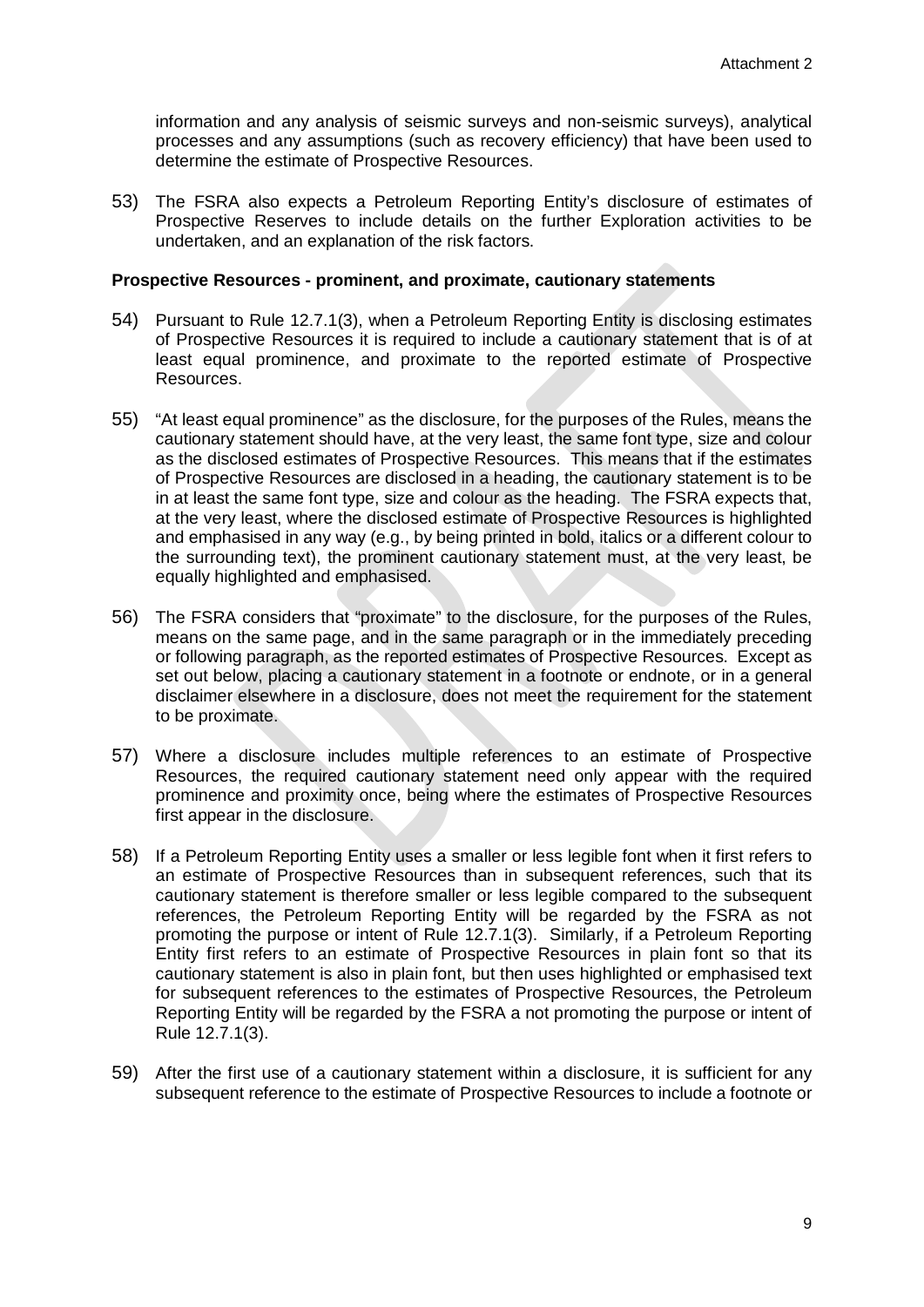endnote that cross-refers to the cautionary statement (which includes the page number where the prominent cautionary statement appears).<sup>[7](#page-11-1)</sup>

## <span id="page-11-0"></span>**Disclosure of material estimates of Contingent Resources**

- 60) Pursuant to Rule 12.10.1(2), the first time a Petroleum Reporting Entity discloses a material estimate of Contingent Resources, it is required to include in its disclosure a brief description of the basis for confirming the existence of a significant quantity of potentially moveable petroleum as well as the basis for the determination of a discovery.
- 61) Rule 12.10.1(3)(b) requires a Petroleum Reporting Entity to provide a description of the key contingencies that resulted in the estimates being classified as Contingent Resources. The PRMS extensively covers the determination and treatment of contingencies. The PRMS Guidelines provide additional guidance on key contingencies for the classification of Contingent Resources in sections 2.6 and 4.2.3. Note that the PRMS and PRMS Guidelines use the terms 'contingencies' and 'conditions' interchangeably.
- 62) Examples of key contingencies requiring estimates of Petroleum Resources to be classified as Contingent Resources include where:
	- a) there is no viable market at the time of the disclosure;
	- b) commercial recovery is dependent on technology under development;
	- c) evaluation of the accumulation is insufficient to clearly assess commerciality;
	- d) current and reasonable forecast economic conditions do not support a commercially viable Petroleum Project; or
	- e) there are legal, environmental, social or governmental factors existing or forecasted to impact the relevant Petroleum Project.
- 63) Section 2.3 of the PRMS Guidelines states that Contingent Resources may be assigned for Petroleum Projects that are dependent on 'technology under development', and further recommended that a number of guidelines are followed in order to distinguish these estimates from those that should be classified as Unrecoverable Petroleum. By way of Rule 12.10.1(3), the FSRA fully supports and requires compliance with what is set out in the PRMS Guidelines.
- 64) Pursuant to Rule 12.9.1(3), and similar to the treatment of Petroleum Reserves, $8$  in circumstances where disclosed estimates of Contingent Resources represent aggregated estimates of Petroleum Resources, a Petroleum Reporting Entity is required to disclose the aggregation method used. Section 4.2.1 of the PRMS allows for the use of two aggregation methods, being arithmetic summation of estimates by category or statistical aggregation of probability distributions.

<span id="page-11-1"></span> <sup>7</sup> A suitable cross-reference would be:

*<sup>&</sup>quot;This estimate of prospective petroleum resources must be read in conjunction with the prominent cautionary statement on page [insert page number] which states that the estimated quantities of petroleum that may potentially be recovered by the application of a future development project(s) relate to undiscovered accumulations. These estimates have both an associated risk of discovery and a risk of development. Further exploration appraisal and evaluation is required to determine the existence of a significant quantity of potentially moveable hydrocarbons."*

<span id="page-11-2"></span><sup>8</sup> Refer to paragraphs 70 and 71 below.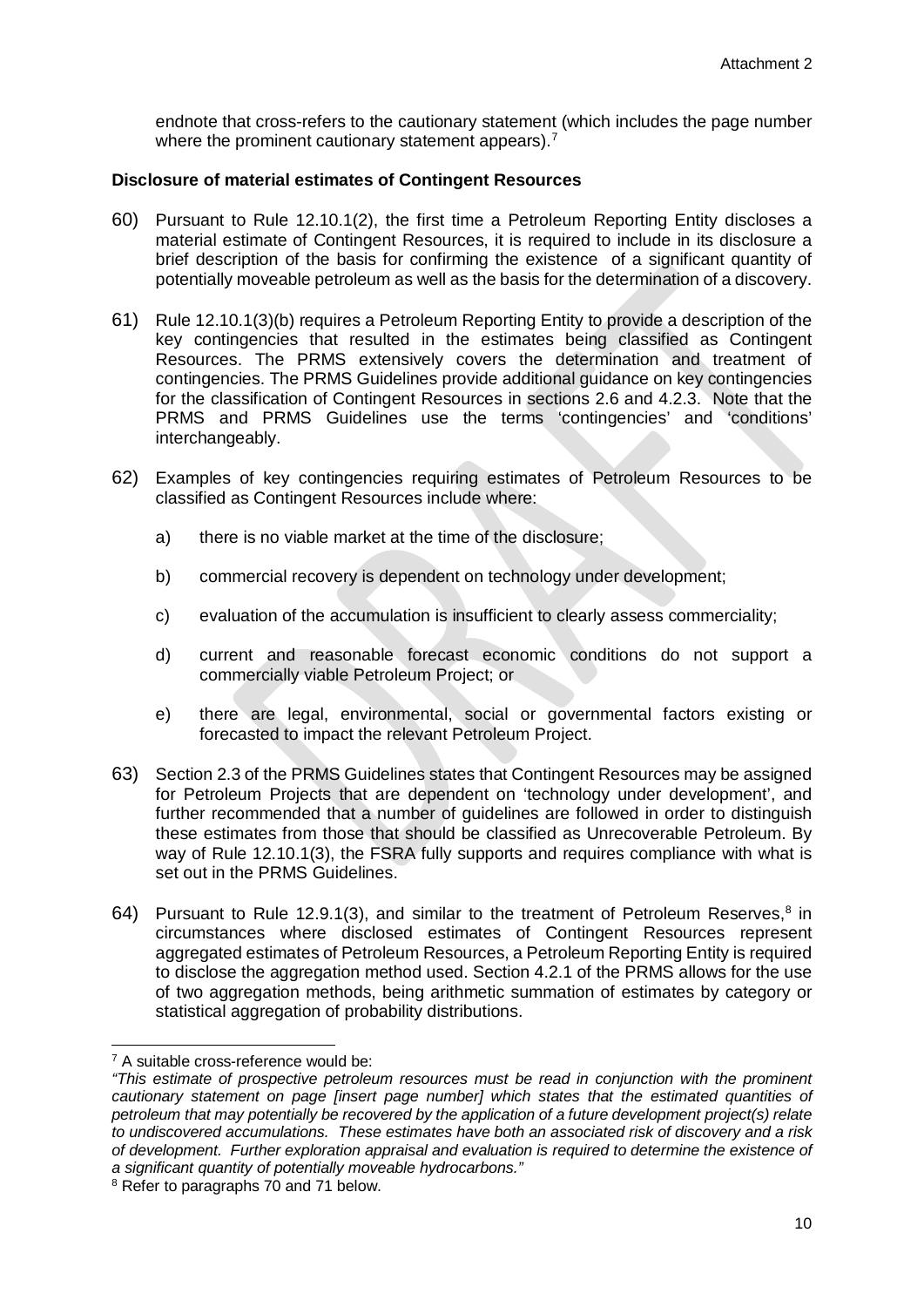65) Section 4.2.5.4 recommends that statistical aggregation should not be used beyond the field, property or Petroleum Project level. It further provides, and the FSRA interprets it such, that in circumstances where statistical aggregation is used beyond these levels, arithmetic summation should be used, and the Petroleum Reporting Entity should include a statement in its disclosure to the effect that aggregate C1 may be very conservative and aggregate C3 may be very optimistic (depending on the number of items in the aggregate). The PRMS Guidelines provide additional guidance on aggregation in chapters 1, 2, 4, 5, 6 and 8.

#### <span id="page-12-0"></span>**Disclosure of material estimates of Petroleum Reserves**

- 66) Pursuant to Rule 12.12.1(1), the first time a Petroleum Reporting Entity discloses a material estimate of Petroleum Reserves<sup>[9](#page-12-1)</sup> it is also required to ensure the disclosure includes all of the material economic assumptions used to calculate those estimates. These assumptions could include assumed commodity prices and operating / capital cost assumptions. If the commodity prices that are used differ from current commodity prices, an explanation should be given, including the effect on the economics of a Petroleum project if the current prices were used.
- 67) Importantly, Rule 12.12.1(1)(b) provides that a Petroleum Reporting Entity is not expected to have to disclose commercially sensitive information (e.g., pricing or volumes under long term contractual commitments). A Petroleum Reporting Entity (and other relevant entities) may, however, have to carefully consider whether this information needs to be disclosed to meet other disclosure requirements, including in reference to:
	- a) where an Issuer is issuing a Prospectus within ADGM, and the requirement in section 62(1) of FSMR to include all information that investors would reasonably require and expect to find in a Prospectus for the purposes of making an informed investment decision; and/or
	- b) the requirements in sections 95(2) of FSMR and Rule 7.2.1 to disclose information that 'would, if generally available, be likely to have a significant effect on the price…' of Financial Instruments.[10](#page-12-2)
- 68) In such cases, however, where a Petroleum Reporting Entity relies on Rule 12.12.1(1)(b), it:
	- a) must make a statement to the effect that the material economic assumptions are commercially sensitive;
	- b) should explain why the information is considered a trade secret or commercially sensitive; and
	- c) must disclose sufficient information (possibly in narrative rather than numerical form, where the numbers are commercially sensitive) in order for investors to understand the methodology it has used to determine these factors and

<span id="page-12-1"></span><sup>&</sup>lt;sup>9</sup> The definition of 'reserves' / Petroleum Reserves in the PRMS states that Petroleum Reserves are quantities of Petroleum anticipated to be commercially recoverable by the application of development projects to known accumulations from a given date forward under defined conditions.

<span id="page-12-2"></span><sup>10</sup> Refer also to Guidance (paragraph 8) to Rule 7.2.1, which provides that *'information would be likely to have a "significant effect on price" if and only if it is information of that kind which a reasonable investor would be likely to use as part of the basis of his investment decisions'*.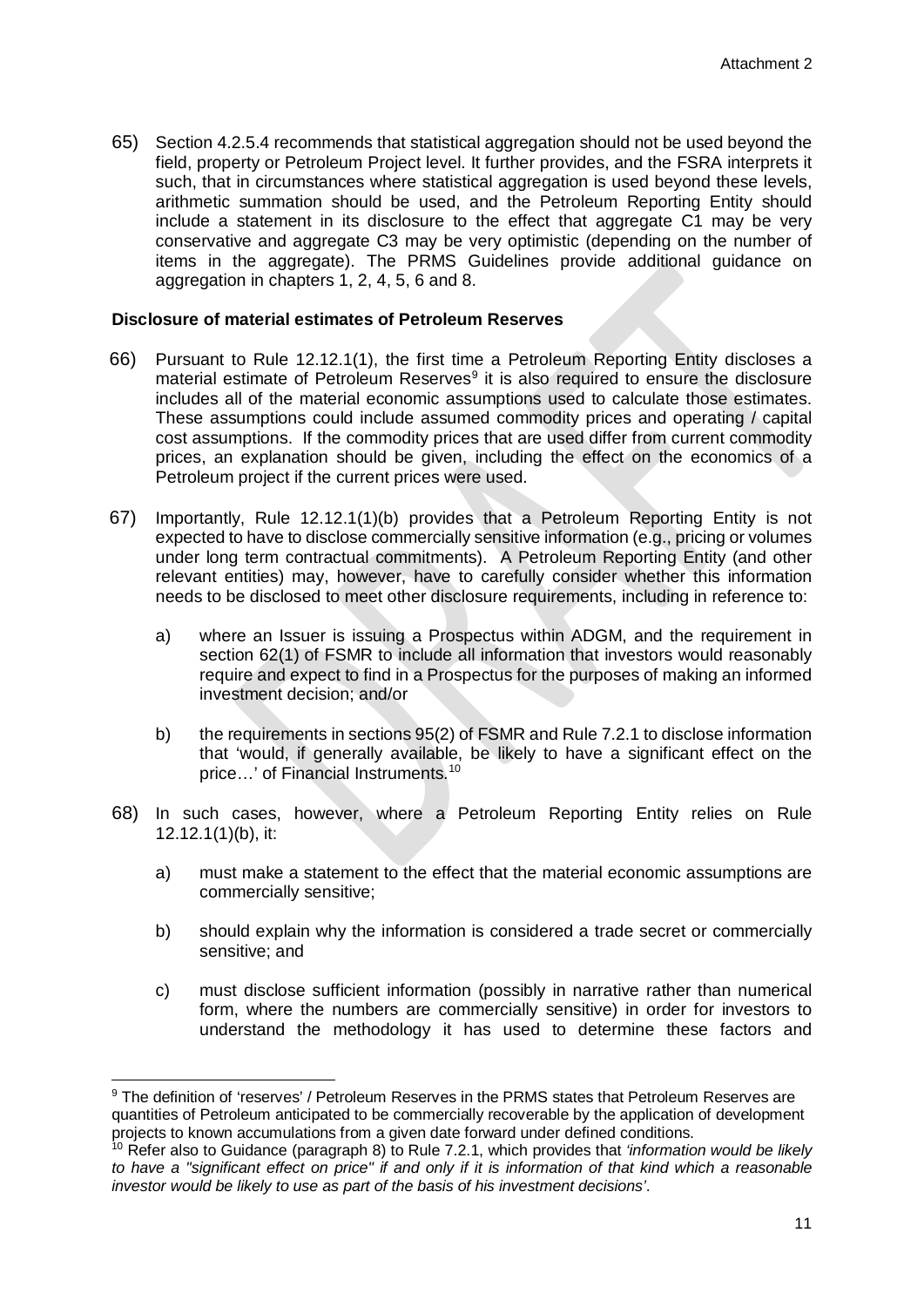assumptions, and the basis on which it is reporting the estimates of Petroleum Reserves.

- 69) Petroleum Reporting Entities need to be careful not to claim that information is commercially sensitive when this is not the case. If a Petroleum Reporting Entity, for example, has not yet entered into any commercially sensitive contracts that underpin its commodity price, capital expenditure or operational expenditure assumptions, it would be difficult to form a view that the information on which those assumptions are based would be commercially sensitive.
- 70) It is important to note that to the extent an estimate of Petroleum Reserves involves a representation about future matters, it must be based on reasonable grounds. This means that any economic assumptions used to calculate the estimate must be objectively reasonable, or the representation could otherwise be deemed as misleading and the Petroleum Reporting Entity could face serious legal consequences as a result. In this regard, Petroleum Reporting Entities should take note of section 69 of FSMR (Statements about future matters) which provides that a person is taken to make a misleading or deceptive statement about a future matter if, at the time of making the statement, that person did not have reasonable grounds for making the statement.
- 71) Pursuant to Rule 12.12.1(3)(a), the first time a Petroleum Reporting Entity discloses a material estimate of Petroleum Reserves, it is required to include a brief description of the basis for confirming commercial producibility of the Petroleum Reserves. The PRMS (including section 2.1.2) provides that a Petroleum Reporting Entity is to disclose a summary of the types of tests performed, such as production and/or formation testing, and any other analysis undertaken to determine commerciality. In the absence of production and/or formation testing, this disclosure could be made on the basis of well logs and/or core analysis indicating that the subject reservoir is Petroleum-bearing, and that it is analogous to other Petroleum reservoirs in the immediate area that have demonstrated commerciality (by way of their production and/or formation testing).
- 72) Pursuant to Rule 12.11.1(5), in circumstances where disclosed estimates of Petroleum Reserves represent aggregated estimates of Petroleum Reserves, a Petroleum Reporting Entity is required to disclose the aggregation method used. Section 4.2.1 of the PRMS allows for the use of two aggregation methods, being arithmetic summation of estimates by category or statistical aggregation of probability distributions.
- 73) Section 4.2.5.4 recommends that statistical aggregation should not be used beyond the field, property or Petroleum Project level. It further provides, and the FSRA interprets it as such, that in circumstances where statistical aggregation is used beyond these levels, arithmetic summation should be used, and the Petroleum Reporting Entity should include a statement in its disclosure to the effect that aggregate P1 may be very conservative and aggregate P3 may be very optimistic (depending on the number of items in the aggregate).
- 74) The PRMS Guidelines provide additional guidance on aggregation in chapters 1, 2, 4, 5, 6 and 8, and on Developed Reserves and Undeveloped Reserves in chapters 3, 6 and 8. For the purposes of Rule 12.11.1(3), additional guidance on measurement and Reference Points is located in sections 3.2 and 3.2.1 of the PRMS, and chapter 9 of the PRMS Guidelines.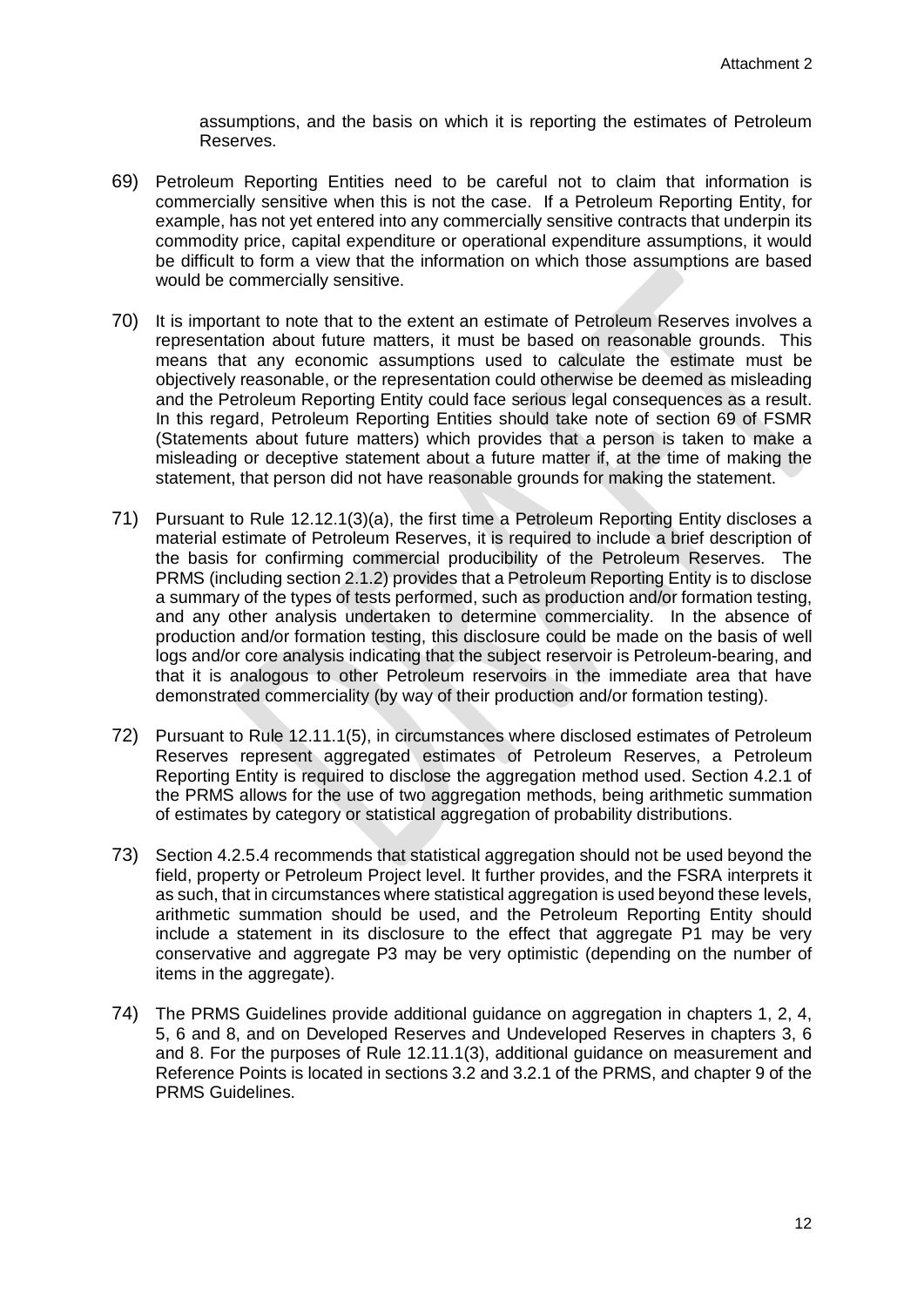## <span id="page-14-0"></span>**Competent Persons**

- 75) Rule 12.15.1 requires that the first time a Petroleum Reporting Entity discloses estimates of Prospective Resources, Contingent Resources or Petroleum Reserves, it must ensure the estimates are prepared by a Competent Person. The disclosure, pursuant to Rule 12.15.2, must state:
	- a) that it is based on, and fairly represents, information and supporting documentation prepared by a named Competent Person(s);
	- b) whether the Competent Person is an employee of the Petroleum Reporting Entity, or a Related Party, and if not, the name of the Competent Person's employer; and
	- c) the name of the professional organisation of which the Competent Person is a member.
- 76) As required by Rule 12.15.3(1), the statement referred to in Rule 12.15.2 must only be disclosed with the prior written consent of the Competent Person(s) as to the form and context in which the estimates of Prospective Resources, Contingent Resources or Petroleum Reserves (and the supporting information) are set out and presented within the specific disclosure.
- 77) This requirements of Rule 12.15.3(1) apply to (but is not solely limited to) disclosures containing estimates (or materially changed estimates) of Prospective Resources (Rules 12.7 and 12.8), Contingent Resources (Rules 12.9 and 12.10) and Petroleum Reserves (Rules 12.11 and 12.12). It also applies to the disclosure of a Petroleum Reporting Entity's Summary of Reserves and Resources (Rule 12.14), as well as the disclosure of a MKT Form 12-1.
- 78) As provided for in Rule 12.15.3(2), subsequent inclusion of the Competent Person's statement is not required upon a re-disclosure of the same Prospective Resources, Contingent Resources or Petroleum Reserves in relation to:
	- a) any subsequent disclosure that refers to the estimates of Prospective Resources, Contingent Resources or Petroleum Reserves and references the earlier disclosure containing the statements and consent referred to in Rules 12.15.2 and 12.15.3(1); and
	- b) circumstances where the Petroleum Reporting Entity confirms in the subsequent disclosure that it is not aware of any new information or data that materially affects the information included in the earlier disclosure, and that all material assumptions and technical parameters underpinning the estimates in the earlier disclosure continue to apply and have not materially changed.
- 79) If neither of the above scenarios apply then a subsequent disclosure is to include the statements and consent required by Rule 12.15.2.

#### <span id="page-14-1"></span>**QUARTERLY DISCLOSURE OBLIGATIONS**

#### <span id="page-14-2"></span>**Quarterly Activity Reports**

80) The FSRA requires Petroleum Exploration Reporting Entities and Petroleum Production Reporting Entities to disclose, on a quarterly basis, an update of their activities.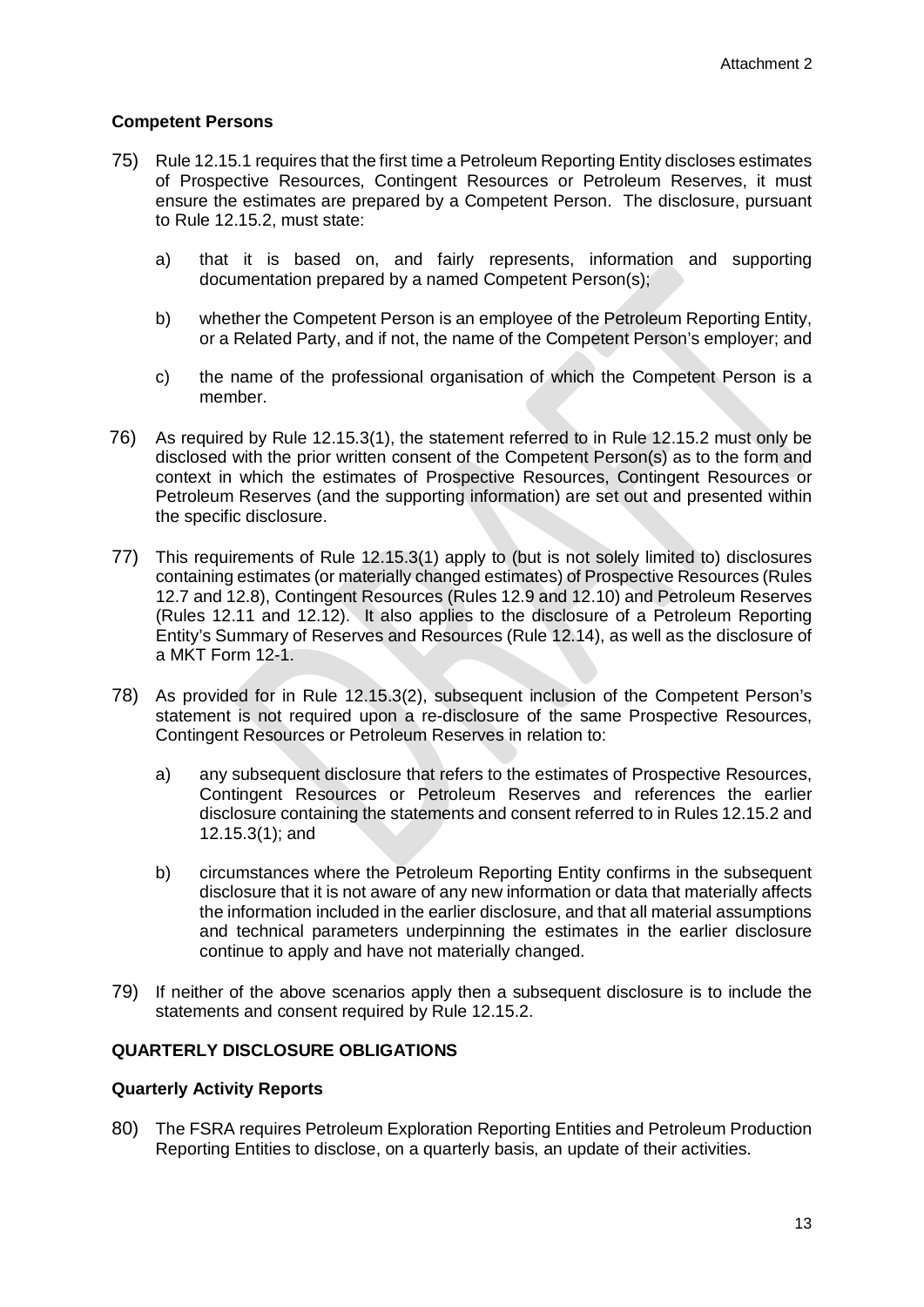- 81) Petroleum Exploration Reporting Entities are required, pursuant to Rule 12.13.1, to disclose a quarterly report which provides, on a consolidated basis:
	- a) details of its activities relating to Petroleum Exploration, or a statement that there have been no activities relating to Petroleum Exploration (if this is the case);
	- b) a summary of its activities relating to Petroleum production and development, or a statement that there have been no activities relating to Petroleum production and development (if this is the case);
	- c) a summary of the expenditure it has incurred in relation to Petroleum Exploration or Petroleum Production activities; and
	- d) details of the Petroleum Tenements, and the beneficial interests in farm-in and farm-out agreements, held by the Petroleum Exploration Reporting Entity as at the end of the relevant quarter, and any changes over the quarter.
- 82) Pursuant to Rule 12.13.3, Petroleum Production Reporting Entities are required to disclose a quarterly report which provides, on a consolidated basis:
	- a) details of its activities relating to Petroleum production and development, or a statement that there have been no activities relating to Petroleum production and development;
	- b) a summary of its activities relating to Petroleum Exploration, or a statement that there have been no activities relating to Petroleum Exploration (if this is the case); and
	- c) a summary of the expenditure it has incurrent in relation to Petroleum production and Petroleum Exploration.
- 83) As required by Rules 12.13.2 and 12.13.4, the quarterly reports for both Petroleum Exploration Reporting Entities and Petroleum Production Reporting Entities are to be disclosed no later than one month after the end of the relevant quarter.

#### <span id="page-15-0"></span>**Quarterly Cash Reports - Petroleum Exploration Reporting Entities**

- 84) Petroleum Exploration Reporting Entities are required, pursuant to Rule 10.1.3B(1), to disclose a quarterly cash report in the form set out in Form 10-1. Rule 10.1.3B2 requires a quarterly cash report to be disclosed no later than one month after the end of the relevant quarter.
- 85) Petroleum Exploration Reporting Entities, pursuant to Rules 10.1.7(2)(i) and (iii), and Rule 12.13.1, are not required to disclose:
	- a) within their semi-annual financial report, events that have happened in the first six months of a financial year;
	- b) within their semi-annual financial report, a description of the principal risks/uncertainties for the remaining six months of the financial year; or
	- c) a semi-annual financial report.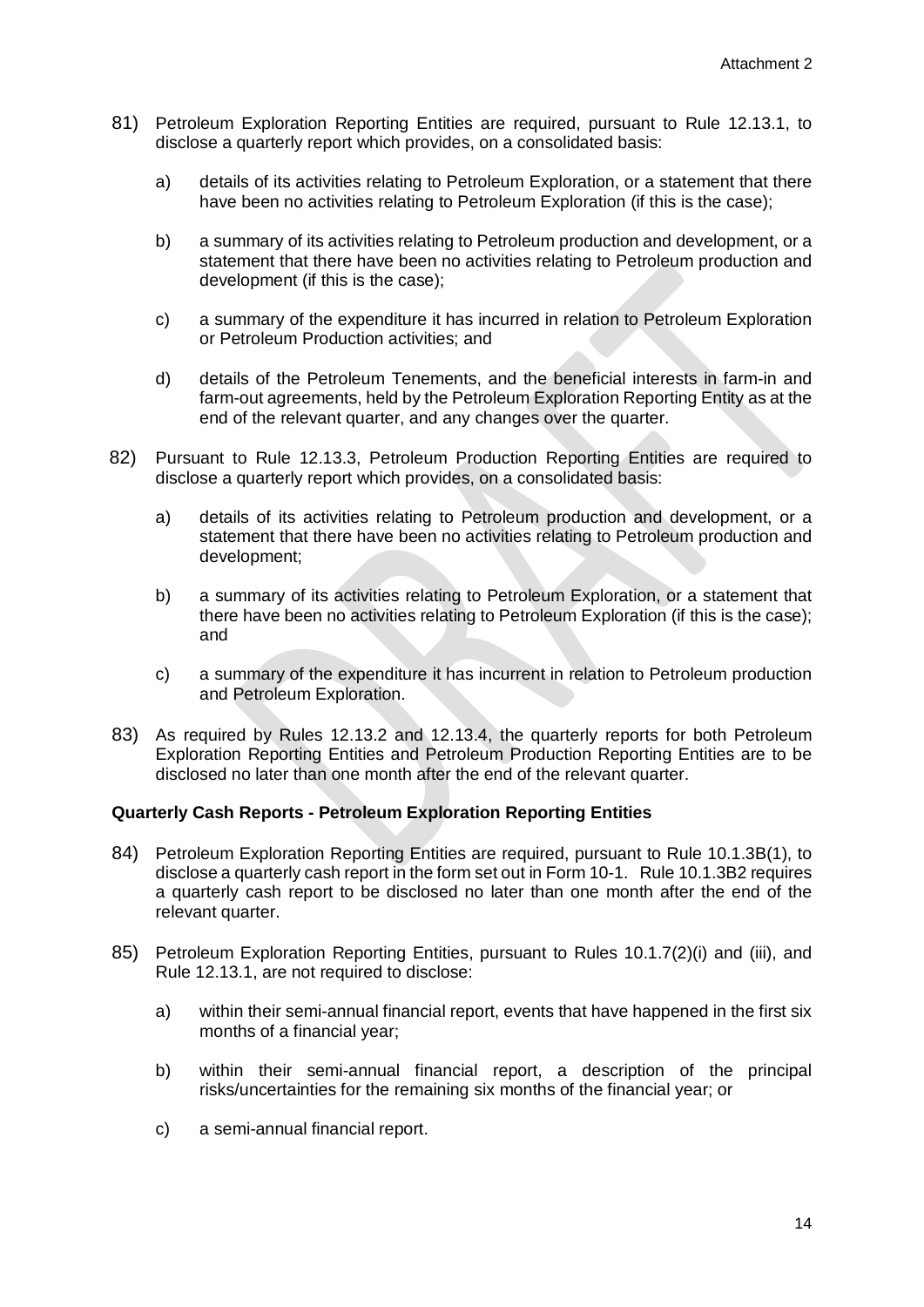86) This is because a Petroleum Exploration Reporting Entity's main expenditure of funds should be expenditure incurred in relation to Petroleum Exploration, without other material revenues outside of this activity. As a result, the disclosure of a Petroleum Exploration Entity's quarterly activity reports and quarterly cash reports (as set out above), along with any other disclosures required to be made under Chapters 7 and 12 of the Rules, allow for sufficient information (financial and otherwise) to be available to allow investors to make an informed decision as to the value of a Petroleum Exploration Reporting Entity's Securities.

## <span id="page-16-0"></span>**ANNUAL DISCLOSURES**

#### <span id="page-16-1"></span>**Summary of Reserves and Resources**

- 87) As required by Rule 12.14.1, a Petroleum Reporting Entity that has any Petroleum Reserves (Prospective Resources, Contingent Resources or Petroleum Reserves) is required to disclose, on an annual basis, a Summary of Reserves and Resources.
- 88) Flexibility is provided to a Petroleum Reporting Entity as to when the Summary of Reserves and Resources is to be disclosed. Rather than requiring the Summary of Reserves and Resources to always be disclosed by a Petroleum Reporting Entity in its annual financial report, a Petroleum Reporting Entity has the flexibility (provided by Rules 12.13.1(5) and 12.13.3(4)) to disclose the Summary of Reserves and Resources within either its annual financial report or as part of its quarterly activities report.
- 89) A Petroleum Reporting Entity should disclose its Summary of Reserves and Resources within the same report each year (whether that be its annual financial report, or a particular quarterly activities report) so as to allow for suitable year-on-year comparison, and Rules 12.13.1(6) and 12.13.3(5) require each quarterly activity report to state when the previous and next disclosure of a Summary of Reserves and Resources was, and will next be, disclosed. Together, these Rules allow a Petroleum Reporting Entity to fully align the preparation and disclosure of its Summary of Reserves and Resources with its review process and corporate planning/reporting cycle.
- 90) The US Securities Exchange Act of 1934 requires certain companies to file Forms 10-K and 20-F with the SEC. A Petroleum Reporting Entity that is required to file such forms with the SEC annually is not required, pursuant to Rule 12.14.2, to disclose a Summary of Reserves and Resources as otherwise set out in Rule 12.14.1. The FSRA may require a Petroleum Reporting Entity to disclose the filed SEC Forms 10-K and 20-F, if these relevant forms have otherwise not been disclosed to the market.

## <span id="page-16-2"></span>**INTERACTION OF CHAPTER 12 WITH OTHER RULE DISCLOSURE OBLIGATIONS**

91) As set out in earlier parts of this Guidance, the disclosure obligations relating to Petroleum Activities and to Petroleum Reporting Entities (as set out in Chapter 12 of the Rules) operate closely with the disclosure obligations set out in separately within the Rules, including Chapter 7 (Market Disclosure), Chapter 10 (Accounting Periods, Financial Reports and Auditing), Chapter 2 (The Listing Rules) and Chapter 4 (Offers of Securities). This means that where a Petroleum Reporting Entity is required to make a disclosure in relation to Petroleum activities under Rule 7.2.1, the information contained in the disclosure must not only comply with Rule 7.2.1 but also with any applicable Rules within Chapter 12. The same principle applies in the context of an Issuer making an Offer of Securities within ADGM, such that the Prospectus requirements of Chapter 4 of the Rules, Appendix 1 of the Rules (Content of a Prospectus) and Chapter 12 will all apply.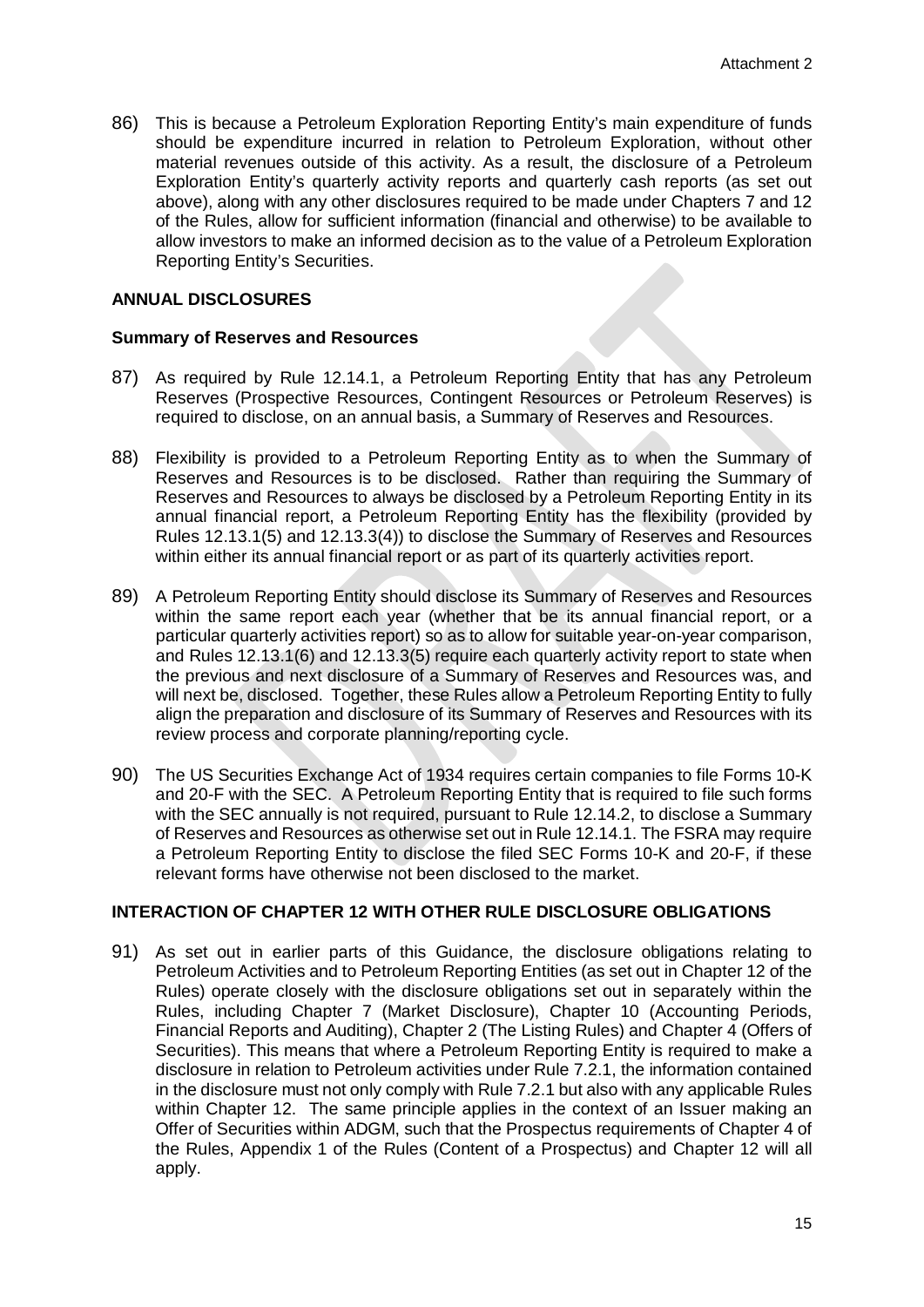- 92) The FSRA considers that the obligation for a Petroleum Reporting Entity to disclose material information about Petroleum activities under Rule 7.2.1 and Chapter 12 will generally only be triggered when the Petroleum Reporting Entity is in possession of all the information that it is required to include in a disclosure about that Petroleum activity (being the information required to be disclosed under Chapter 12 of the Rules).
- 93) Prior to a Petroleum Reporting Entity having all of the relevant information available to it, the FSRA considers that any material information a Petroleum Reporting Entity may have about the Petroleum activity will generally be insufficiently definite to warrant disclosure under the Rules. Therefore, provided that any material information held by the Petroleum Reporting Entity is and remains confidential, the FSRA may form the view that the material information is not immediately required to be disclosed under Rule 7.2.2. For more information, please refer to Chapter 7 of the Rules, and any relevant Guidance that the FSRA may publish from time in relation to the FSRA's expectations as to how Reporting Entities are to comply with Chapter 7.

## <span id="page-17-0"></span>**Offers, and Admission to FSRA Official List of Securities**

- 94) As set out in the Rules, and reinforced by this Guidance, the disclosure obligations imposed by the FSRA establish a high bar for the purposes of compliance by Petroleum Reporting Entities. The intention behind these Rules is to provide a clear, rational set of regulatory requirements, in order to provide:
	- a) Petroleum Reporting Entities with clear requirements as to what they need to understand to enable them to properly comply with the requirements of being a Petroleum Reporting Entity; and
	- b) the market (that invests and trades in the Securities of the Petroleum Reporting Entity) a clear, and suitably regulated, framework to allow it fully understand the information required to be disclosed by Petroleum Reporting Entities.
- 95) For these reasons, the FSRA considers these Rules (particularly in the way that they inter-relate between Issuers/entities making an Offer of Securities and Reporting Entities) establish a standard of disclosure of, and expectations of related conduct by Petroleum Reporting Entities, of a market leading calibre. The FSRA therefore intends that these Rules be applied only to those entities that will undertake and comply with the full set of requirements within the Rules, meaning that a Petroleum Reporting Entity should be:
	- a) conducting an Offer of Securities and complying with Rule 11.3;
	- b) seeking admission to the Official List of Securities (under Section 51 of FSMR); and
	- c) seeking admission to trading on a Recognised Investment Exchange  $(RIE)$ ;<sup>[11](#page-17-1)</sup> and
	- d) complying with the ongoing disclosure Rules in their entirety, including Chapter 11.

<span id="page-17-1"></span><sup>&</sup>lt;sup>11</sup> As provided for under Market Infrastructure Rule (MIR) 3.9.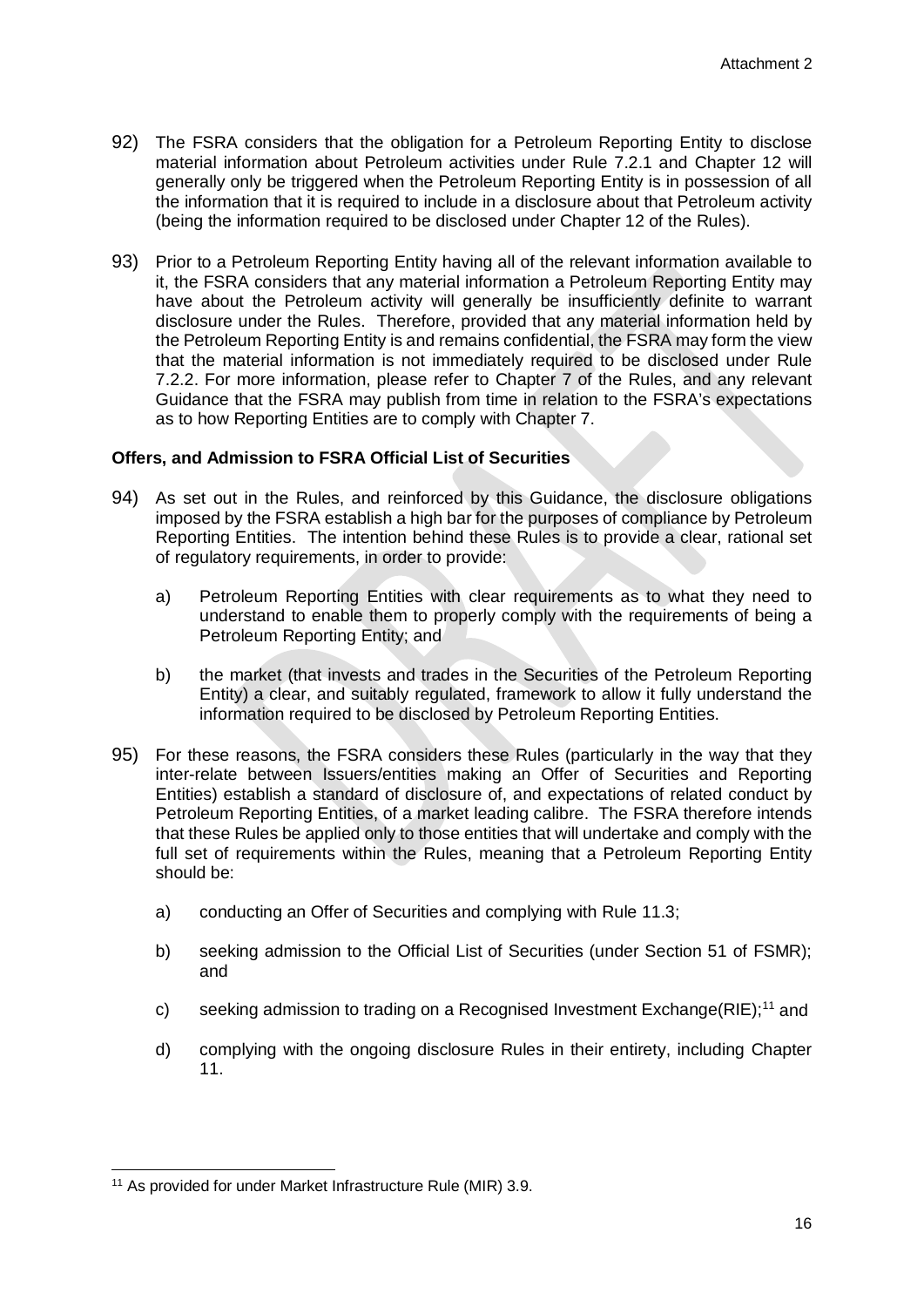- 96) In effect, the FSRA sees the ability of a Petroleum Reporting Entity to raise capital within ADGM and ensure ongoing compliance with the Rules as part of an over-arching set of regulatory requirements. The following circumstances, therefore, are important to note:
	- a) If an Issuer was seeking to make a Prospectus Offer within ADGM, but was not seeking to be listed and traded within ADGM, then depending on where the listing and trading is to occur, the FSRA may not view the entity as having the required 'investor protection' and 'disclosure' protections in place, and therefore may not be in a position to form a view that it can approve the Prospectus under Rule 4.6.2. In such circumstance, it may be the FSRA's general view that the Issuer (or relevant entity) should also seek admission to the Official List of Securities and admission to trading on a RIE;
	- b) If an issuer was seeking to make a prospectus offer outside ADGM, and then seeking to be listed and traded within ADGM, then depending on where the listing and trading was to occur the FSRA may not view the issuer as having made an offer of securities that is equivalent to those made under and in compliance with the requirements of the Rules. FSRA may, therefore, also form a view that it is not in a position to approve an admission to the Official List of Securities (under Section 50(2) of FSMR) due to the offer having adequate 'investor protection' and 'disclosure' protections in place. In such circumstance, it may be the FSRA's general view that the Issuer (or relevant entity) should also make a Prospectus Offer within ADGM as well;
	- c) If an Issuer was seeking to make a Prospectus Offer within ADGM and in another 'equivalent' jurisdiction,<sup>[12](#page-18-1)</sup> but not seeking to be listed and traded within ADGM, the FSRA may be in a position to consider that the required 'investor protection' and 'disclosure' protections are in place, and form a view that it can approve the Prospectus under Rule 4.6.2;
	- d) If an Issuer was seeking to make a Prospectus Offer within ADGM and outside ADGM (into an 'equivalent jurisdiction'[13](#page-18-2)), as well as seeking admission to the Official List of Securities and admission to trading on a RIE (on a primary listing, dual-listing, or secondary listing basis), the FSRA may be in a position to consider that the required 'investor protection' and 'disclosure' protections are in place, and form a view that it can approve the Prospectus under Rule 4.6.2 and approve an admission to the Official List of Securities (under Section 50(2) of FSMR)
- 97) Considering the circumstances above, and the positioning of FSRA in relation to these matter, the FSRA suggests that Issuers/Petroleum Reporting Entities (and their advisors) contact the FSRA as early as possible to discuss.

## <span id="page-18-0"></span>**MKT FORM 12-1 – Summary of Reserves and Resources**

- 98) Rule 12.14.1 requires a Petroleum Reporting Entity to include, in its Summary of Reserves and Resources (see paragraphs 85 – 88 above), a table set out in the form of MKT Form 12-1. The information contained in MKT Form 12-1 must be current as of the date no earlier than one month prior to the disclosure of MKT Form 12-1.
- 99) The use of the table format within MKT Form 12-1 is intended to provide Petroleum Reporting Entities with flexibility in the way it discloses the Summary of Reserves and Resources, as well as ensuring consistency of reporting under the Rules. In Guidance

<span id="page-18-1"></span> <sup>12</sup> For example, one of Canada, South Africa or Australia

<span id="page-18-2"></span><sup>&</sup>lt;sup>13</sup> See footnote 16 above.